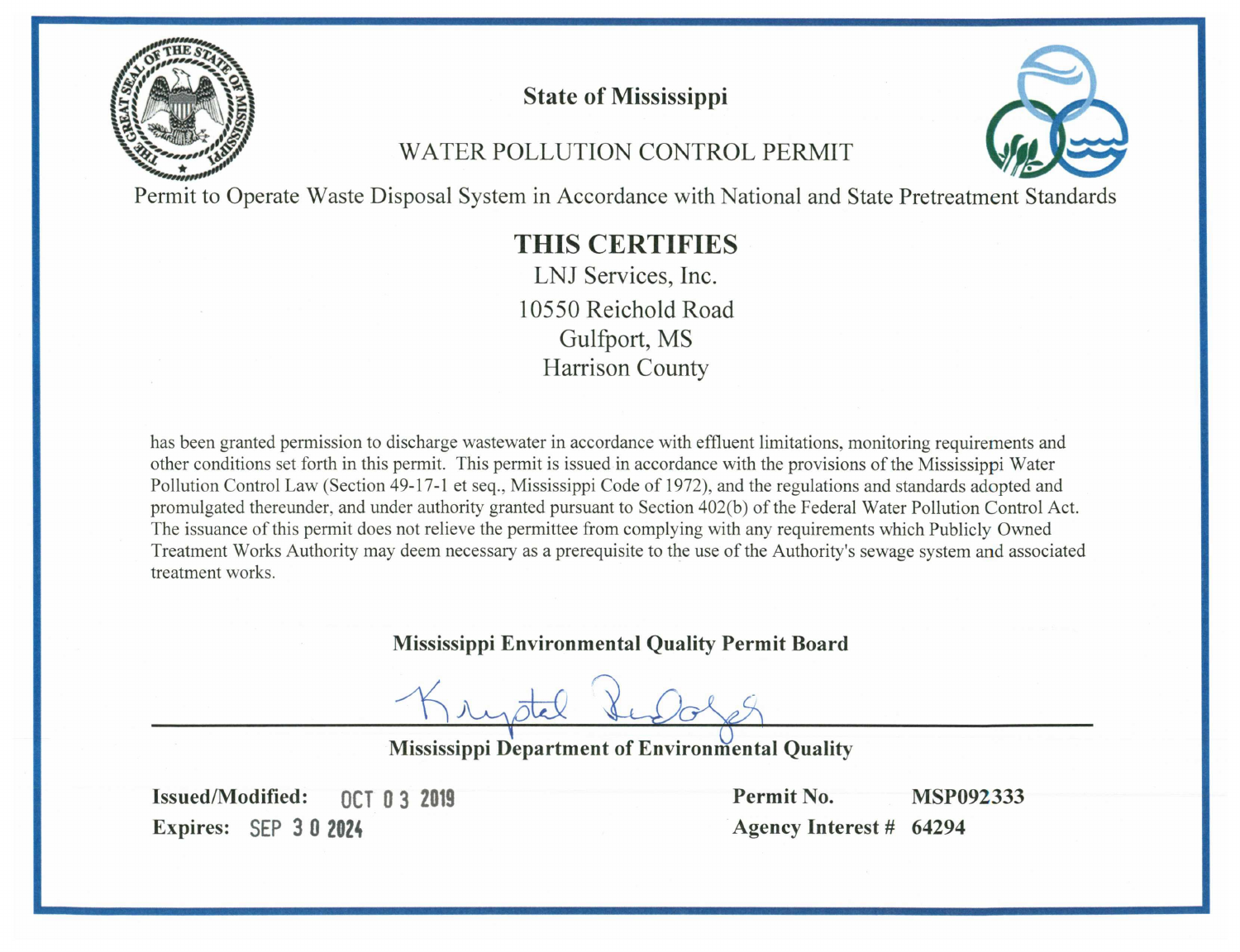### **Table of Contents**

| General Information |  |
|---------------------|--|

Other Relevant Documents:

Cover Letter, Form 2-P, Drawing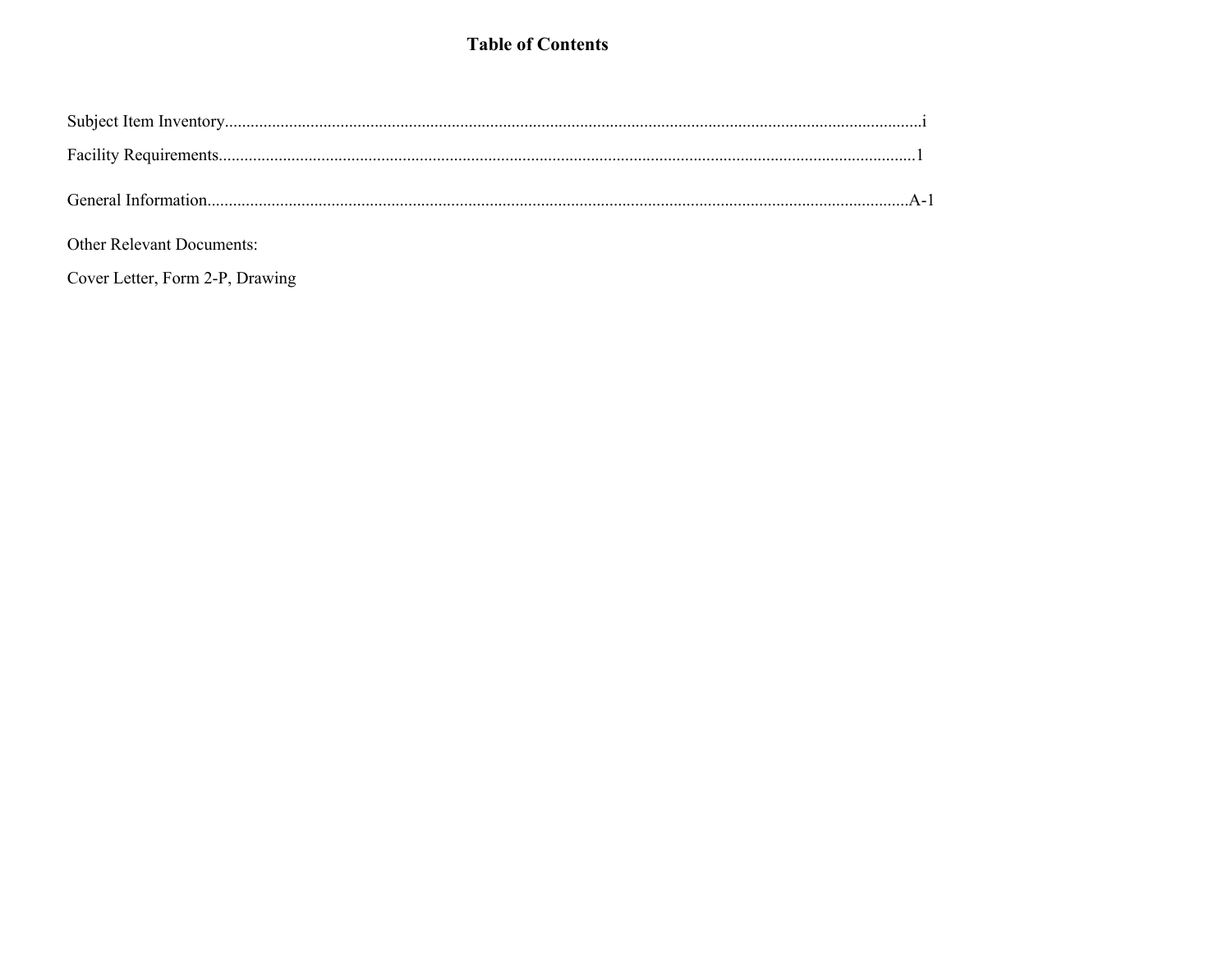Activity ID No.: PER20190001 Permit Number: MSP092333 Subject Item Inventory LNJ Services, Inc.

### **Subject Item Inventory:**

| ID                | Designation    | Description                                                                                                |
|-------------------|----------------|------------------------------------------------------------------------------------------------------------|
| AI64294           | 164294         | Vacuum Truck Waste Collection Service                                                                      |
| RPNT1             | MSP092333-001  | Outfall 001 (Process Wastewater discharged via pipe to Bernard Bayou Industrial District POTW - MS0027537) |
| RPNT <sub>2</sub> | IMSP092333-002 | Outfall 002 (Process Wastewater hauled to Gulfport POTW North - MS0051756)                                 |

### **Receiving Stream Relationships:**

| <b>Subject Item</b>                                                                                                 | <b>Relationship</b> | <b>Receiving Stream</b>                |
|---------------------------------------------------------------------------------------------------------------------|---------------------|----------------------------------------|
| RPNT1 Outfall 001 (Process Wastewater discharged via pipe to Bernard Bayou Industrial District POTW -<br>MS0027537) | Discharges Into     | Bernard Bayou Ind Dist.<br>  MS0027537 |
| RPNT2 Outfall 002 (Process Wastewater hauled to Gulfport POTW North - MS0051756)                                    | Discharges Into     | Gulfport POTW MS0051756                |

| <b>KEY</b>                                   |                                   |
|----------------------------------------------|-----------------------------------|
| $ ACT = Activity$                            | $AI = Agency Interest$            |
| $AREA = Area$                                | $CONT = Control$ Device           |
| CAFO = Concentrated Animal Feeding Operation | $IA = Insignificant Activity$     |
| $EQPT = Equipment$                           | $MAFO = Animal Feeding Operation$ |
| $IMPD = Impoundment$                         | $PCS = PCs$                       |
| $RPNT = Release Point$                       | $TRMT = Treatment$                |
| $\forall$ WDPT = Withdrawal Point            |                                   |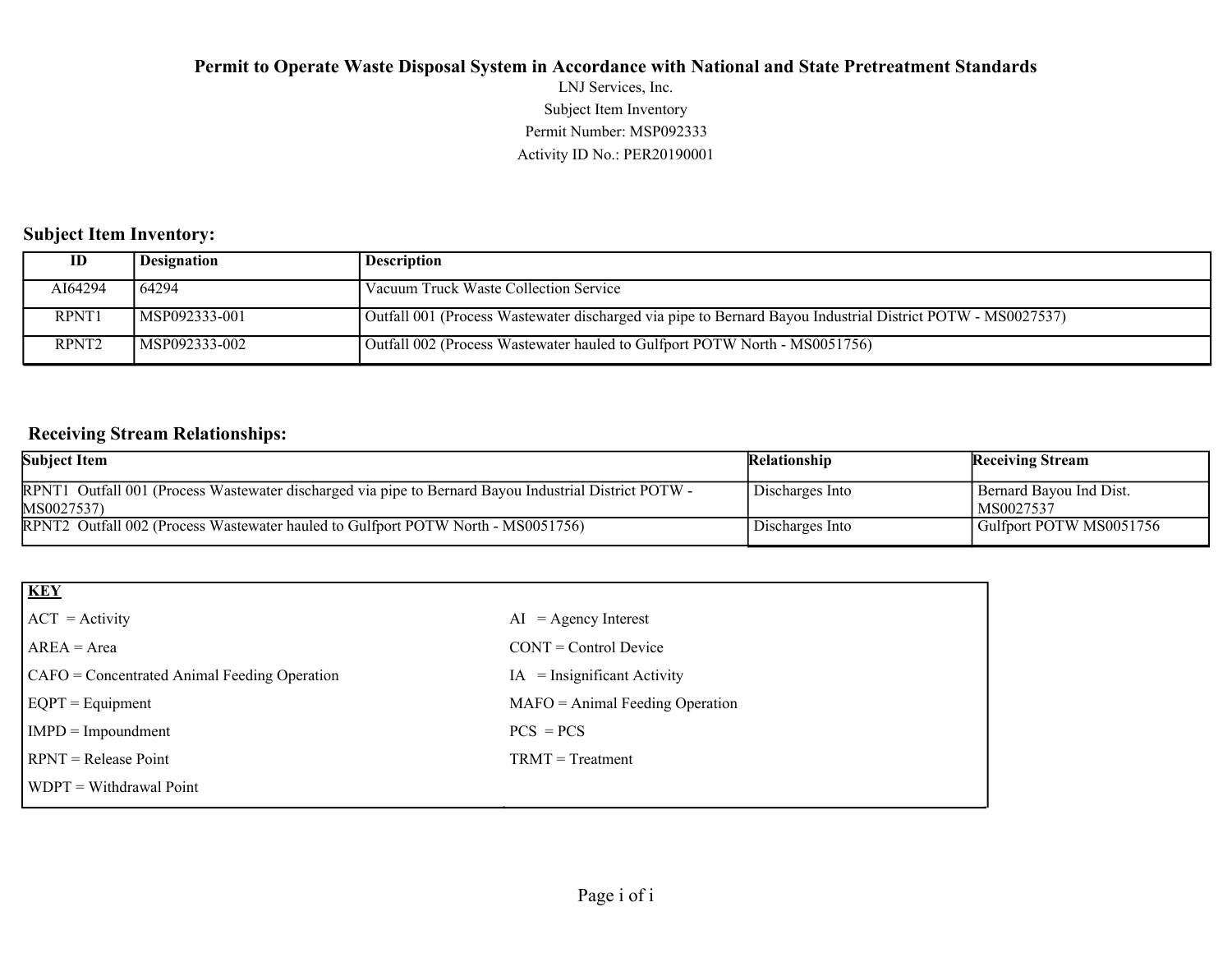### **EFFLUENT LIMITATIONS AND MONITORING REQUIREMENTS**

#### **Outfall 001 (Process Wastewater discharged via pipe to Bernard Bayou Industrial District POTW - Subject Item:**

**MS0027537)**

**RPNT00000000001: MSP092333-001**

Such discharges shall be limited and monitored by the permittee as specified below:

|                                                                       |                                 |                                         |                                       | <b>Discharge Limitations</b>         |                               |                                      |                                    | <b>Monitoring Requirements</b> |                    |                        |
|-----------------------------------------------------------------------|---------------------------------|-----------------------------------------|---------------------------------------|--------------------------------------|-------------------------------|--------------------------------------|------------------------------------|--------------------------------|--------------------|------------------------|
| <b>Parameter</b>                                                      | Quantity/<br>Loading<br>Average | Quantity /<br>Loading<br><b>Maximum</b> | Quantity /<br>Loading<br><b>Units</b> | Quality /<br>Conc.<br><b>Minimum</b> | Quality /<br>Conc.<br>Average | Quality /<br>Conc.<br><b>Maximum</b> | Quality /<br>Conc.<br><b>Units</b> | <b>Frequency</b>               | <b>Sample Type</b> | Which<br><b>Months</b> |
| Ammonia Nitrogen, Total (as<br>N<br>Effluent                          | ******                          | ******                                  | ******                                | ******                               | ******                        | 50<br>Quarterly<br>Maximum           | mg/L                               | Monthly                        | Grab Sampling      | Jan-Dec                |
| Flow (Total)<br>Effluent                                              | ******                          | 9000<br>Daily Maximum                   | gallons per day                       | ******                               | ******                        | ******                               | ******                             | Monthly                        | Totalizer          | Jan-Dec                |
| Kjeldahl Nitrogen, total<br>Effluent                                  | ******                          | ******                                  | ******                                | ******                               | ******                        | 75<br>Quarterly<br>Maximum           | mg/L                               | Monthly                        | Grab Sampling      | Jan-Dec                |
| Oil and grease<br>Effluent                                            | ******                          | ******                                  | ******                                | ******                               | ******                        | 75<br>Quarterly<br>Maximum           | mg/L                               | Monthly                        | Grab Sampling      | Jan-Dec                |
| Oxygen Demand,<br>biochemical, 5-day<br>(20)<br>degree C)<br>Effluent | ******                          | ******                                  | ******                                | ******                               | ******                        | 500<br>Quarterly<br>Maximum          | mg/L                               | Monthly                        | Grab Sampling      | Jan-Dec                |
| pH<br>Effluent                                                        | ******                          | ******                                  | ******                                | 5.0<br>Daily Minimum                 | ******                        | 9.0<br>Daily Maximum                 | ${\rm SU}$                         | Monthly                        | Grab Sampling      | Jan-Dec                |
| Phosphorus (Total)<br>Effluent                                        | ******                          | ******                                  | ******                                | ******                               | ******                        | 10<br>Quarterly<br>Maximum           | mg/L                               | Monthly                        | Grab Sampling      | Jan-Dec                |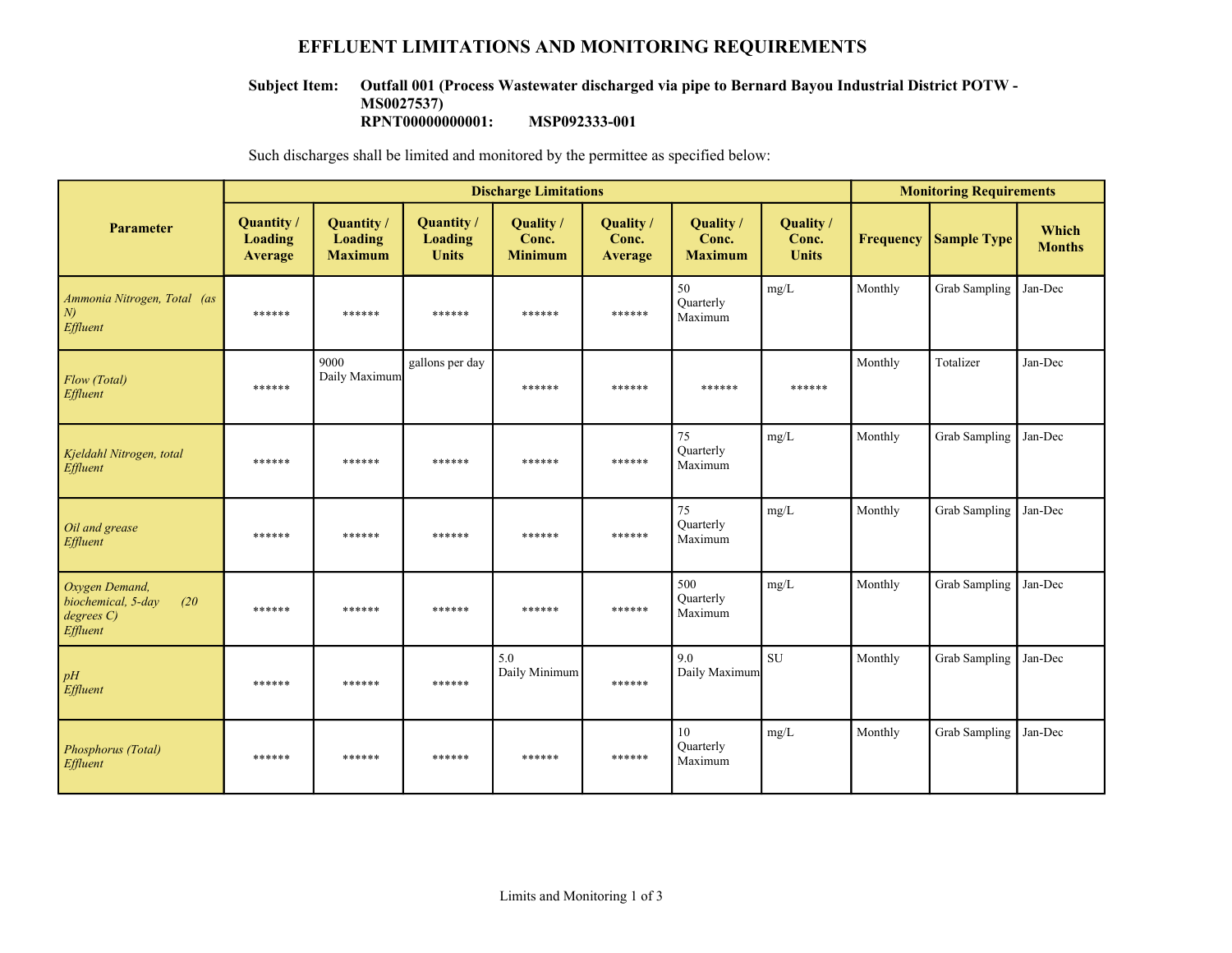### **EFFLUENT LIMITATIONS AND MONITORING REQUIREMENTS**

#### **Outfall 001 (Process Wastewater discharged via pipe to Bernard Bayou Industrial District POTW - Subject Item:**

**MS0027537)**

**RPNT00000000001: MSP092333-001**

Such discharges shall be limited and monitored by the permittee as specified below:

|                                        | <b>Discharge Limitations</b>                   |                                                |                                                     |                                      |                               |                                             |                             |           | <b>Monitoring Requirements</b> |                        |  |
|----------------------------------------|------------------------------------------------|------------------------------------------------|-----------------------------------------------------|--------------------------------------|-------------------------------|---------------------------------------------|-----------------------------|-----------|--------------------------------|------------------------|--|
| <b>Parameter</b>                       | Quantity /<br><b>Loading</b><br><b>Average</b> | Quantity /<br><b>Loading</b><br><b>Maximum</b> | <b>Quantity</b> /<br><b>Loading</b><br><b>Units</b> | Quality /<br>Conc.<br><b>Minimum</b> | Quality /<br>Conc.<br>Average | <b>Quality</b> /<br>Conc.<br><b>Maximum</b> | Quality /<br>Conc.<br>Units | Frequency | <b>Sample Type</b>             | Which<br><b>Months</b> |  |
| Solids (Settleable)<br><i>Effluent</i> | ******                                         | ******                                         | ******                                              | ******                               | ******                        | -10<br>Quarterly<br>Maximum                 | mg/L                        | Monthly   | Grab Sampling   Jan-Dec        |                        |  |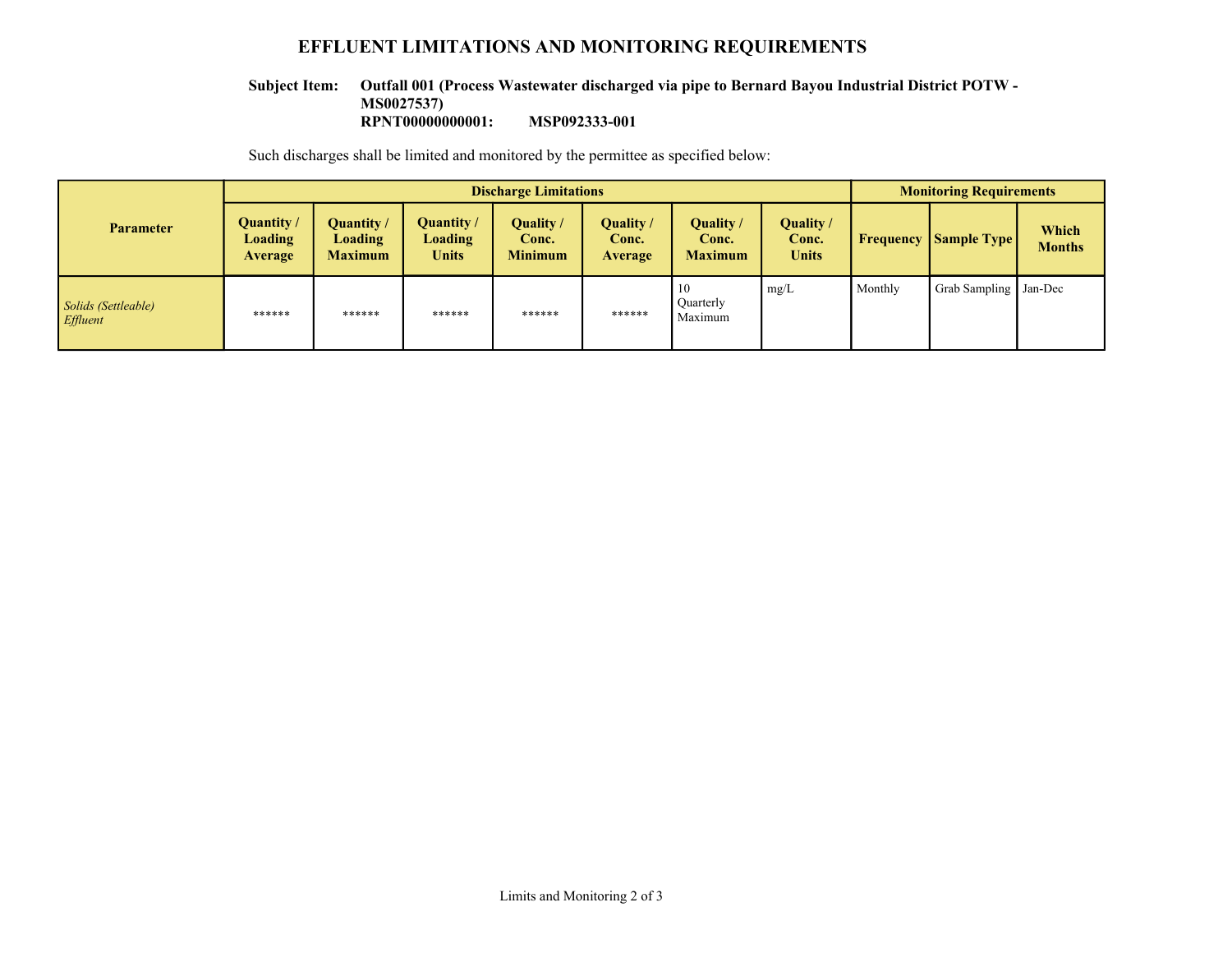### **EFFLUENT LIMITATIONS AND MONITORING REQUIREMENTS**

#### **RPNT00000000002: MSP092333-002 Subject Item: Outfall 002 (Process Wastewater hauled to Gulfport POTW North - MS0051756)**

|                                                                     |                                              | <b>Discharge Limitations</b>                   |                                                     |                                      |                               |                                             | <b>Monitoring Requirements</b>     |                                              |                      |                        |  |
|---------------------------------------------------------------------|----------------------------------------------|------------------------------------------------|-----------------------------------------------------|--------------------------------------|-------------------------------|---------------------------------------------|------------------------------------|----------------------------------------------|----------------------|------------------------|--|
| <b>Parameter</b>                                                    | <b>Quantity</b><br>Loading<br><b>Average</b> | Quantity /<br><b>Loading</b><br><b>Maximum</b> | <b>Quantity</b> /<br><b>Loading</b><br><b>Units</b> | Quality /<br>Conc.<br><b>Minimum</b> | Quality /<br>Conc.<br>Average | <b>Ouality</b> /<br>Conc.<br><b>Maximum</b> | Quality /<br>Conc.<br><b>Units</b> | <b>Frequency</b>                             | <b>Sample Type</b>   | Which<br><b>Months</b> |  |
| Flow, Gallons/Batch<br>Effluent                                     | ******                                       | 11000<br>Ouarterly<br>Maximum                  | gallons per<br>batch                                | ******                               | ******                        | ******                                      | ******                             | Once per<br><b>Batch During</b><br>Operation | <b>Batch</b>         | Jan-Dec                |  |
| Kjeldahl Nitrogen, total<br>Effluent                                | ******                                       | ******                                         | ******                                              | ******                               | ******                        | 300<br>Quarterly<br>Maximum                 | mg/L                               | Once per<br><b>Batch During</b><br>Operation | Grab Sampling        | Jan-Dec                |  |
| Oil and grease<br>Effluent                                          | ******                                       | ******                                         | ******                                              | ******                               | ******                        | 150<br>Quarterly<br>Maximum                 | mg/L                               | Once per<br><b>Batch During</b><br>Operation | Grab Sampling        | Jan-Dec                |  |
| Oxygen Demand,<br>biochemical, 5-day<br>(20)<br>degreeC<br>Effluent | ******                                       | ******                                         | ******                                              | ******                               | ******                        | 10000<br>Ouarterly<br>Maximum               | mg/L                               | Once per<br><b>Batch During</b><br>Operation | <b>Grab Sampling</b> | Jan-Dec                |  |
| pH<br>Effluent                                                      | ******                                       | ******                                         | ******                                              | 5.5<br>Daily Minimum                 | ******                        | 9.5<br>Daily Maximum                        | <b>SU</b>                          | Once per<br><b>Batch During</b><br>Operation | Grab Sampling        | Jan-Dec                |  |
| <b>Solids (Total Suspended)</b><br>Effluent                         | ******                                       | ******                                         | ******                                              | ******                               | ******                        | 10000<br>Ouarterly<br>Maximum               | mg/L                               | Once per<br><b>Batch During</b><br>Operation | Grab Sampling        | Jan-Dec                |  |
| Temperature (Deg. F)<br>Effluent                                    | ******                                       | ******                                         | ******                                              | ******                               | ******                        | 120<br>Daily Maximum                        | degrees F                          | Once per<br><b>Batch During</b><br>Operation | Measurement          | Jan-Dec                |  |

Such discharges shall be limited and monitored by the permittee as specified below: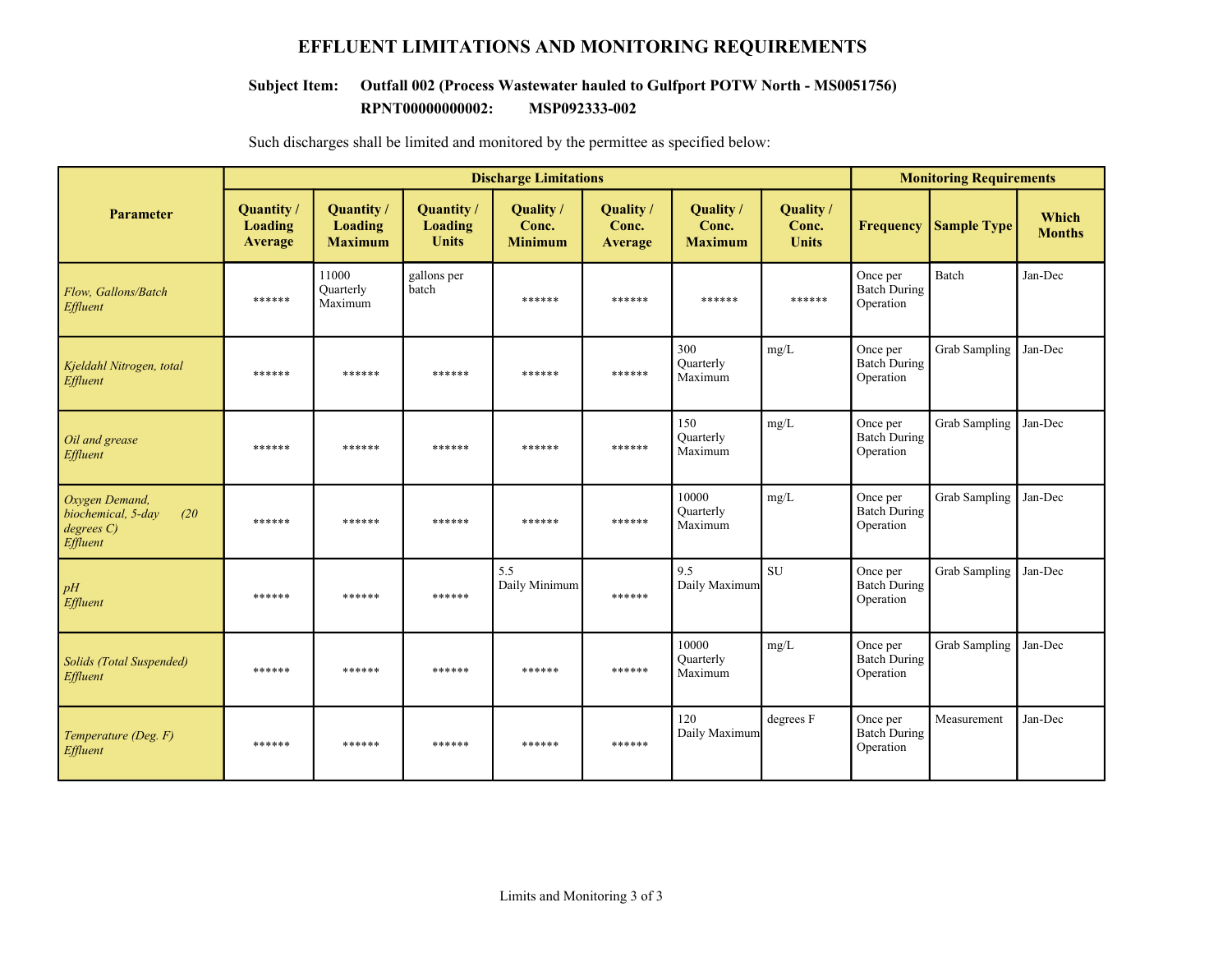LNJ Services, Inc. Facility Requirements Permit Number: MSP092333 Activity ID No.:PER20190001

### **AI0000064294 (64294) Vacuum Truck Waste Collection Service:**

### **Limitation Requirements:**

| Condition<br>No. | Parameter | Condition                                                                                                                                                                                                                                                                                                                                                                                                                                                 |
|------------------|-----------|-----------------------------------------------------------------------------------------------------------------------------------------------------------------------------------------------------------------------------------------------------------------------------------------------------------------------------------------------------------------------------------------------------------------------------------------------------------|
| $L-1$            |           | Samples taken in compliance with the monitoring requirements specified in this permit shall be taken at the following<br>locations:<br>1) For Outfall 001, the nearest accessible point after final treatment but prior to actual discharge into the POTW collection<br>system or mixing with non-regulated waste streams, and<br>2) For Outfall 002, the final holding tank prior to hauling to the POTW. [11 Miss. Admin. Code Pt. 6, Ch. 1, Subch. 1.] |
| $L-2$            |           | The permittee is allowed to discharge process was tewater from the treatment of grease from grease traps (commercial,<br>industrial, and residential), contaminated lift stations (grease, debris, and sewage), water from drying beds, and contaminated<br>septic (grease laden). Treatment of any other pollutants without prior notification will be a violation of this permit. [11 Miss.]<br>Admin. Code Pt. 6, Ch. 1, Subch. 1.]                    |
| $L-3$            |           | Samples taken in compliance with the monitoring requirements specified in this permit shall be taken at the nearest accessible<br>point after final treatment but prior to actual discharge into the POTW collection system or mixing with non-regulated waste<br>streams. [11 Miss. Admin. Code Pt. 6, R.1.1.4.A(28).]                                                                                                                                   |

Page 1 of 24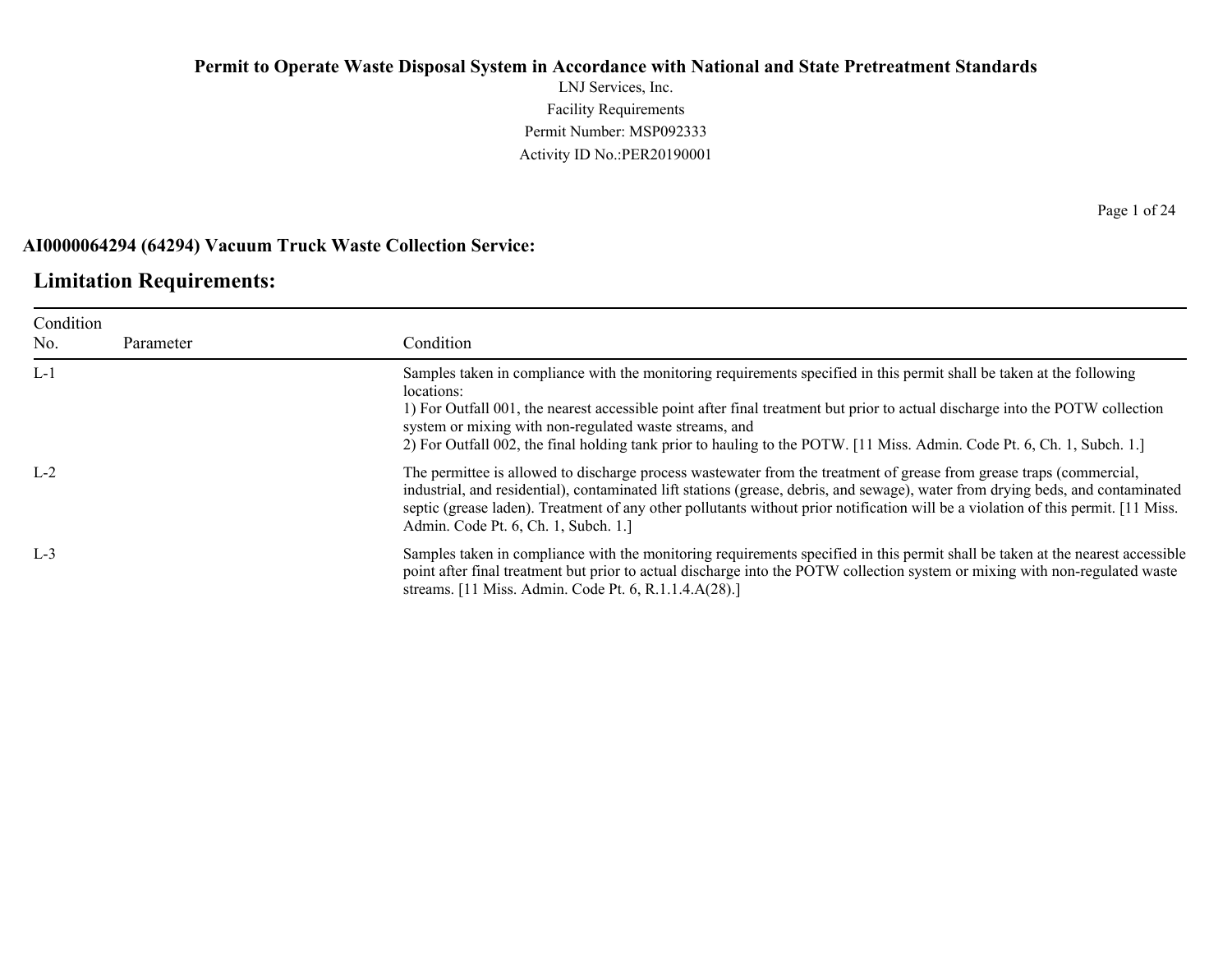LNJ Services, Inc. Facility Requirements Permit Number: MSP092333 Activity ID No.:PER20190001

### **AI0000064294 (64294) Vacuum Truck Waste Collection Service:**

### **Limitation Requirements:**

| No.   | Parameter                       | Condition                                                                                                                                                                                                                                                                                                                                                                                                                                                                                                                                                                                                                                                                                                                                                                                                                                                                                                                                                                                                                                                                                                                                                                                                                                                                                                                                                                                                                                                                                                                                                                                                                                                                                                                                                                                                             |
|-------|---------------------------------|-----------------------------------------------------------------------------------------------------------------------------------------------------------------------------------------------------------------------------------------------------------------------------------------------------------------------------------------------------------------------------------------------------------------------------------------------------------------------------------------------------------------------------------------------------------------------------------------------------------------------------------------------------------------------------------------------------------------------------------------------------------------------------------------------------------------------------------------------------------------------------------------------------------------------------------------------------------------------------------------------------------------------------------------------------------------------------------------------------------------------------------------------------------------------------------------------------------------------------------------------------------------------------------------------------------------------------------------------------------------------------------------------------------------------------------------------------------------------------------------------------------------------------------------------------------------------------------------------------------------------------------------------------------------------------------------------------------------------------------------------------------------------------------------------------------------------|
| $L-4$ |                                 | <b>General Pretreatment Prohibitions</b>                                                                                                                                                                                                                                                                                                                                                                                                                                                                                                                                                                                                                                                                                                                                                                                                                                                                                                                                                                                                                                                                                                                                                                                                                                                                                                                                                                                                                                                                                                                                                                                                                                                                                                                                                                              |
|       |                                 | In addition to those pollutants limited in the "Effluent Limitations and Monitoring Requirements" section of this permit, the<br>following pollutants shall not be discharged into the POTW:<br>(1) Pollutants which create a fire or explosion hazard in the POTW, including but not limited to, wastestreams with a closed<br>cup flashpoint of less than 140 degrees Fahrenheit or 60 degrees Centigrade using the test methods specified in 40 CFR<br>261.21;<br>(2) Pollutants which will cause corrosive structural damage to the POTW, but in no case discharges with pH lower than 5.0,<br>unless the treatment works is specifically designed to accommodate such discharges;<br>(3) Solid or viscous pollutants in amounts which will cause obstruction to the flow in the POTW resulting in interference;<br>(4) Any pollutant, including oxygen demanding pollutants (BOD, etc.) released in a discharge at a flow rate and/or pollutant<br>concentration which will cause interference with the POTW;<br>(5) Heat in amounts which will inhibit biological activity in the POTW resulting in interference, but in no case heat in such<br>quantities that the temperature at the POTW treatment plant exceeds 40 degrees Centigrade (104 degrees Fahrenheit) unless<br>the approval Authority, upon request of the POTW, approves alternate temperature limits;<br>(6) Petroleum oil, nonbiodegradable cutting oil, or products of mineral oil origin in amounts that will cause interference or<br>pass through;<br>(7) Pollutants which result in the presence of toxic gases, vapors, or fumes within the POTW in a quantity that may cause<br>acute worker health and safety problems;<br>(8) Any trucked or hauled pollutants, except at discharge points designated by the POTW. [40 CFR 403.5(b)] |
|       | <b>Monitoring Requirements:</b> |                                                                                                                                                                                                                                                                                                                                                                                                                                                                                                                                                                                                                                                                                                                                                                                                                                                                                                                                                                                                                                                                                                                                                                                                                                                                                                                                                                                                                                                                                                                                                                                                                                                                                                                                                                                                                       |

| Condition |           |                                                                                                                                                                                                                   |
|-----------|-----------|-------------------------------------------------------------------------------------------------------------------------------------------------------------------------------------------------------------------|
| No.       | Parameter | Condition                                                                                                                                                                                                         |
| M-1       |           | Samples taken in compliance with the monitoring requirements specified above shall be taken on the same day the<br>wastewater is discharged or hauled to the POTW. [11 Miss. Admin. Code Pt. 6, Ch. 1, Subch. 1.] |

Page 2 of 24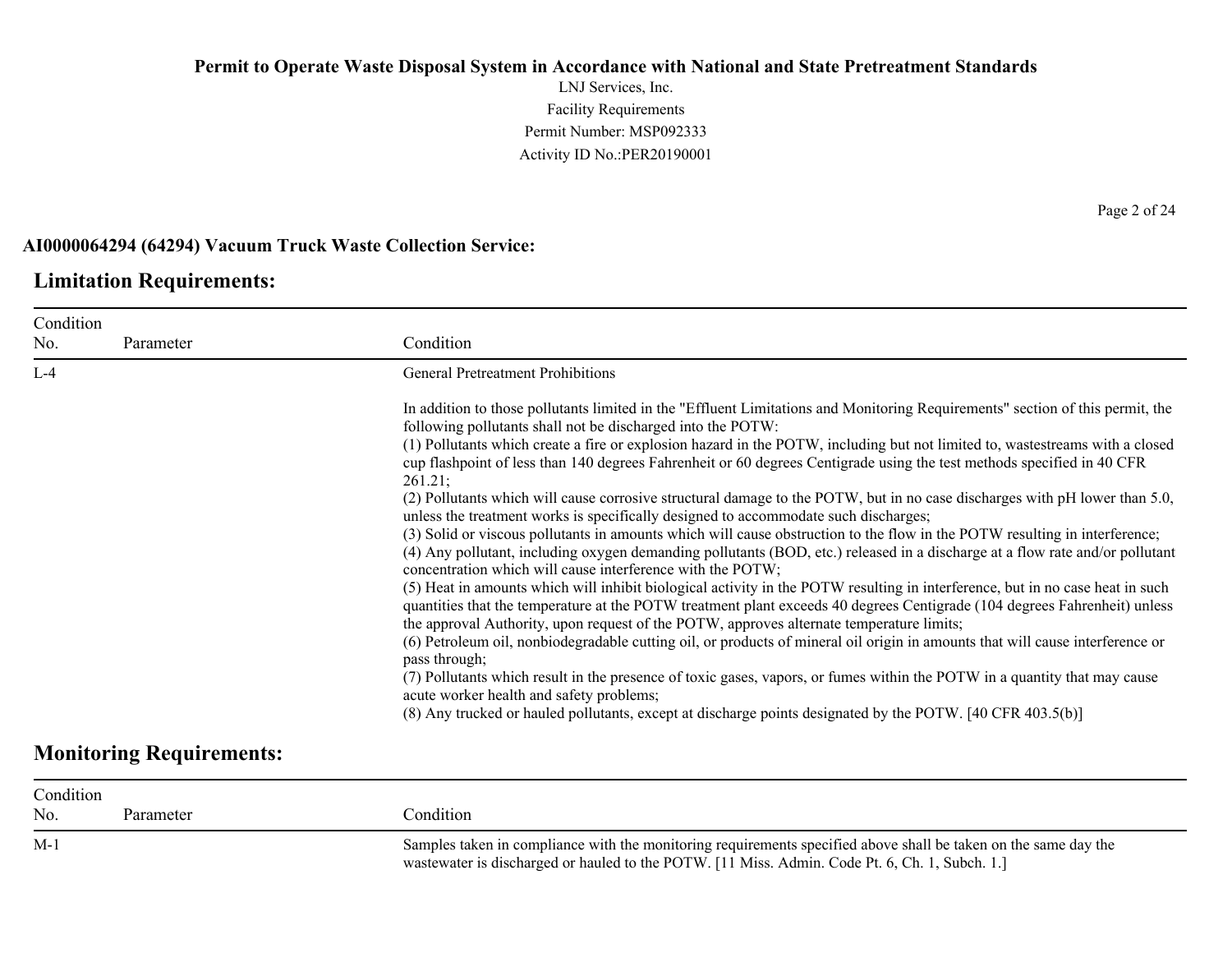LNJ Services, Inc. Facility Requirements Permit Number: MSP092333 Activity ID No.:PER20190001

#### **AI0000064294 (64294) Vacuum Truck Waste Collection Service:**

### **Record-Keeping Requirements:**

Condition No. Condition R-1 The permittee shall maintain an internal operational log to address the grease trap pretreatment operational activities each month. The log shall include but not be limited to the following: (1) Each source of grease trap waste. (2) Volume of grease trap waste collected. (3) Date and time of collection. (4) Name of B & J Vacuum Service, Inc., representative supervising the collection. (5) The total treated effluent discharge volume at the end of each month. (6) The total discharge volume for each treated batch, the date(s) of the discharge, and the manner of discharge (via pipe or haul by truck). [11 Miss. Admin. Code Pt. 6, Ch. 1, Subch. 1.] R-2 Recording of Results For each measurement or sample taken pursuant to the requirements of this permit, the permittee shall maintain records of all information obtained from such monitoring including: (1) The exact place, date, and time of sampling; (2) The dates the analyses were performed; (3) The person(s) who performed the analyses; (4) The analytical techniques, procedures or methods used; and (5) The results of all required analyses.  $[11 \text{ Miss. } \text{Admin. } \text{Code Pt. } 6, \text{R. } 1.1.4 \text{A}(29)(a).]$ 

### **Submittal/Action Requirements:**

| Condition |                                                                                                                                                         |
|-----------|---------------------------------------------------------------------------------------------------------------------------------------------------------|
| No.       | Condition                                                                                                                                               |
| $S-1$     | The permittee shall report the production rate for the process which generates the wastewater discharge. [11 Miss. Admin. Code Pt. 6, Ch. 1, Subch. 1.] |

Page 3 of 24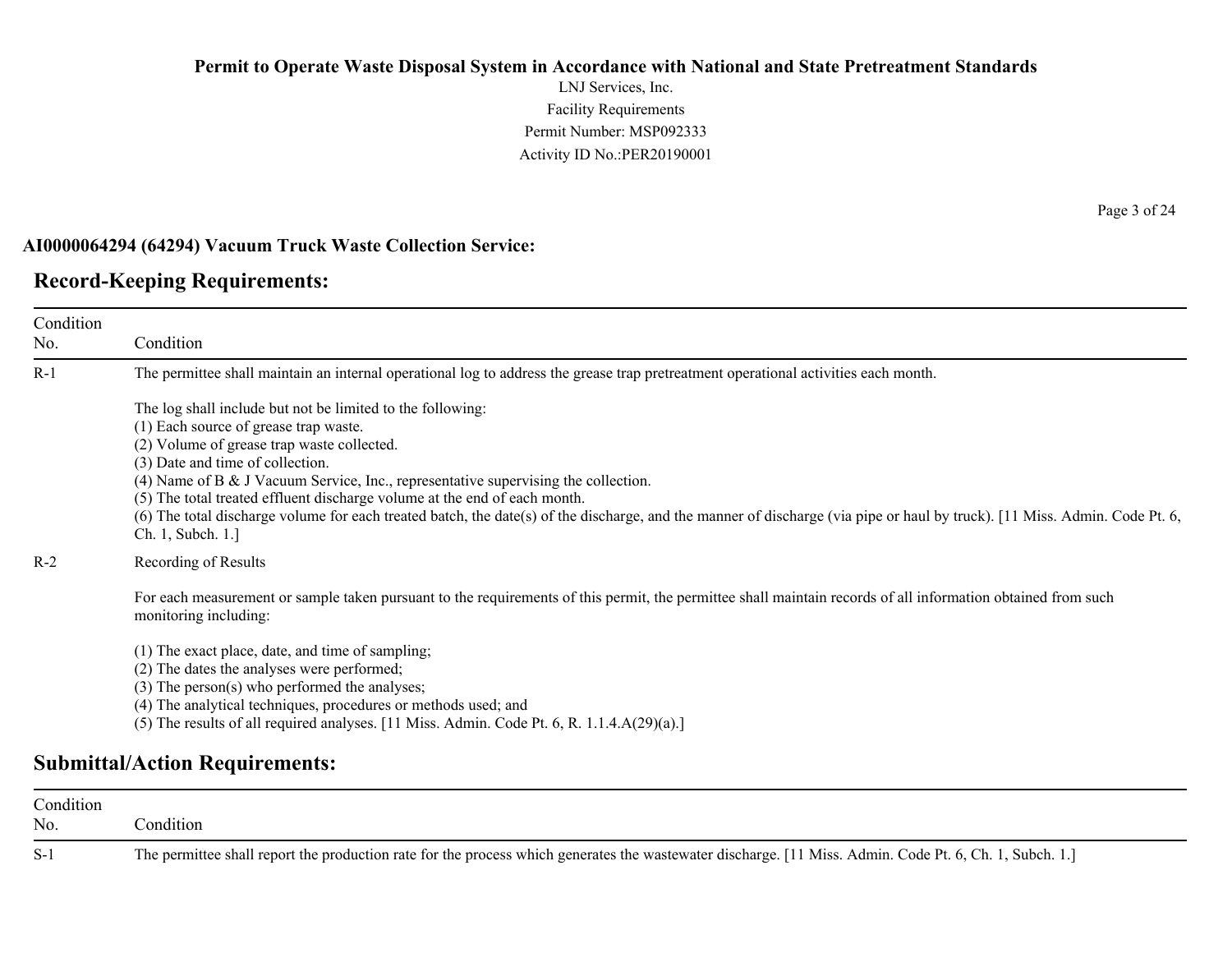LNJ Services, Inc. Facility Requirements Permit Number: MSP092333 Activity ID No.:PER20190001

#### **AI0000064294 (64294) Vacuum Truck Waste Collection Service:**

#### **Submittal/Action Requirements:**

Condition No. Condition S-2 Regarding monitoring conditions in Condition R-2, a summary of the totals for influent and effluent volumes for each month shall be submitted to the Office of Pollution Control as an attachment to the Quarterly Discharge Monitoring Report. [11 Miss. Admin. Code Pt. 6, Ch. 1, Subch. 1.] S-3 A copy of each discharge monitoring report shall be submitted to the Harrison County Development Commission and Harrison County Utility Authority as follows: Mr. Don C. Clark Harrison County Development Commission Bernard Bayou Industrial District POTW 12281 Intraplex Parkway, Gulfport, MS 39503 Mr. Donald Scharr Harrison County Utility Authority Gulfport POTW, North PO Box 2409 Gulfport, MS 39505-2409. [11 Miss. Admin. Code Pt. 6, Ch. 1, Subch. 1.] S-4 Oral Notification Requirements The permittee shall notify the Mississippi Environmental Quality Permit Board and the POTW orally immediately upon becoming aware of the following: (1) A spill which would result in a discharge to the POTW or to State waters; (2) Any unanticipated bypass which exceeds any effluent limitation in the permit. (3) Any upset which exceeds any effluent limitation in the permit. (4) Violation of a maximum daily discharge limitation for any of the pollutants listed by the Permit Board in the permit to be reported within 24 hours. [11 Miss. Admin.

Code Pt. 6, R. 1.1.4.M.]

Page 4 of 24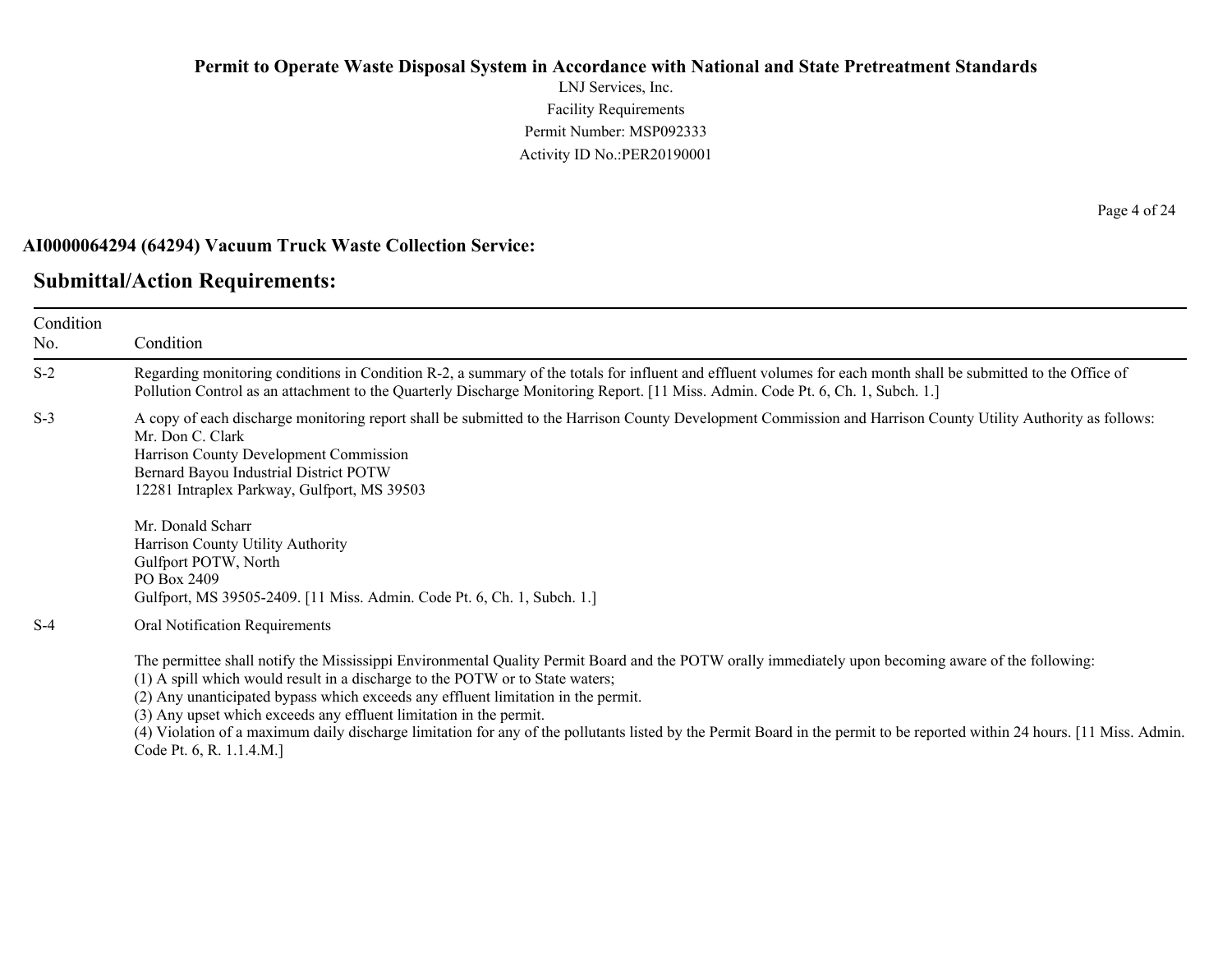LNJ Services, Inc. Facility Requirements Permit Number: MSP092333 Activity ID No.:PER20190001

#### **AI0000064294 (64294) Vacuum Truck Waste Collection Service:**

### **Submittal/Action Requirements:**

Condition No. Condition S-5 Reporting Monitoring results obtained during the previous reporting period shall be summarized and reported on a Discharge Monitoring Report (DMR). DMR data must be submitted electronically using the MDEQ NetDMR NO LATER THAN THE 28TH DAY OF THE MONTH FOLLOWING THE COMPLETED REPORTING PERIOD. DMRs and all other reports required herein, shall be signed in accordance with 11 Miss. Admin. Code Pt. 6, R. 1.1.4.A(15)(c)(1). of the Mississippi Wastewater Regulations. [11 Miss. Admin. Code Pt. 6, R. 1.1.4.A(15)c(1)., 40 CFR 122.21(1)(4)(i)] S-6 Noncompliance Notification - Twenty-Four Hour Reporting (1) The permittee shall report any noncompliance which may endanger health or the environment. Any information shall be provided orally within 24 hours from the time the permittee becomes aware of the circumstances. A written submission shall also be provided within 5 days of the time the permittee becomes aware of the circumstances. The written submission shall contain a description of the noncompliance and its cause; the period of noncompliance, including exact dates and times, and if the noncompliance has not been corrected, the anticipated time it is expected to continue; and steps taken or planned to reduce, eliminate, and/or prevent recurrence of the noncompliance. (2) The following shall be included as information which must be reported within 24 hours under this paragraph. (i) Any unanticipated bypass which exceeds any effluent limitation in the permit. (ii) Any upset which exceeds any effluent limitation in the permit. (iii) Violation of a maximum daily discharge limitation for any of the pollutants listed by the Permit Board in the permit to be reported within 24 hours. (iv) The Executive Director may waive the written report on a case-by-case basis for reports under paragraph (1) of this section if the oral report has been received within 24 hours. All reports required by this condition which are submitted after December 20, 2020, shall be submitted by the permittee electronically as instructed by MDEQ. [11 Miss.] Admin. Code Pt. 6, R. 1.1.4.A(29)(e)., 40 CFR 122.41(1)(6)]

Page 5 of 24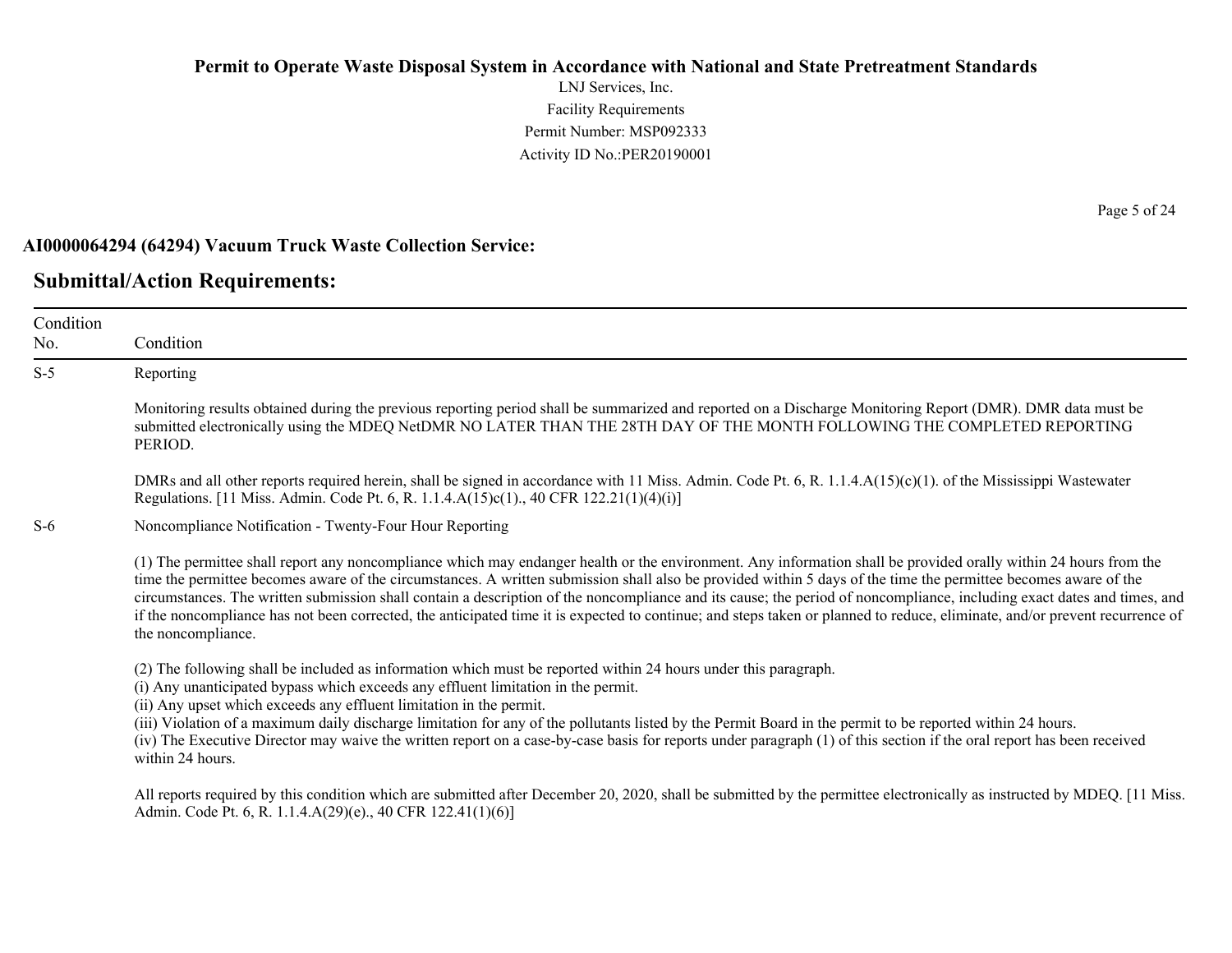LNJ Services, Inc. Facility Requirements Permit Number: MSP092333 Activity ID No.:PER20190001

#### **AI0000064294 (64294) Vacuum Truck Waste Collection Service:**

#### **Submittal/Action Requirements:**

Condition No. Condition S-7 Noncompliance Notification - Other Noncompliance The permittee shall report all instances of noncompliance not reported under the twenty-four hour reporting requirements, at the time monitoring reports are submitted or within 30 days from the end of the month in which the noncompliance occurs. The reports shall contain the same information as is required under the twenty-four hour reporting requirements contained in this permit. All reports required by this condition which are submitted after December 20, 2020, shall be submitted by the permittee electronically as instructed by MDEQ. [11 Miss.] Admin. Code Pt. 6, R. 1.1.4.A(29)(f)., 40 CFR 122.41(1)(7)] S-8 Noncompliance Notification - Other Information Where the permittee becomes aware that it failed to submit any relevant facts in a permit application, or submitted incorrect information in a permit application or in any report to the Permit Board, it shall promptly submit such facts or information. [11 Miss. Admin. Code Pt. 6, R. 1.1.4.A(29)(g).] S-9 Bypassing -Notice Anticipated bypass-If the permittee knows in advance of the need for a bypass, it shall submit prior notice, if possible at least ten days before the date of the bypass. Unanticipated bypass-The permittee shall submit notice of an unanticipated bypass as required by the twenty-four hour reporting requirements set forth in this permit. All reports required by this condition which are submitted after December 20, 2020, shall be submitted by the permittee electronically as instructed by MDEQ. [40 CFR  $122.41(m)(3)(i, ii)$ ]

Page 6 of 24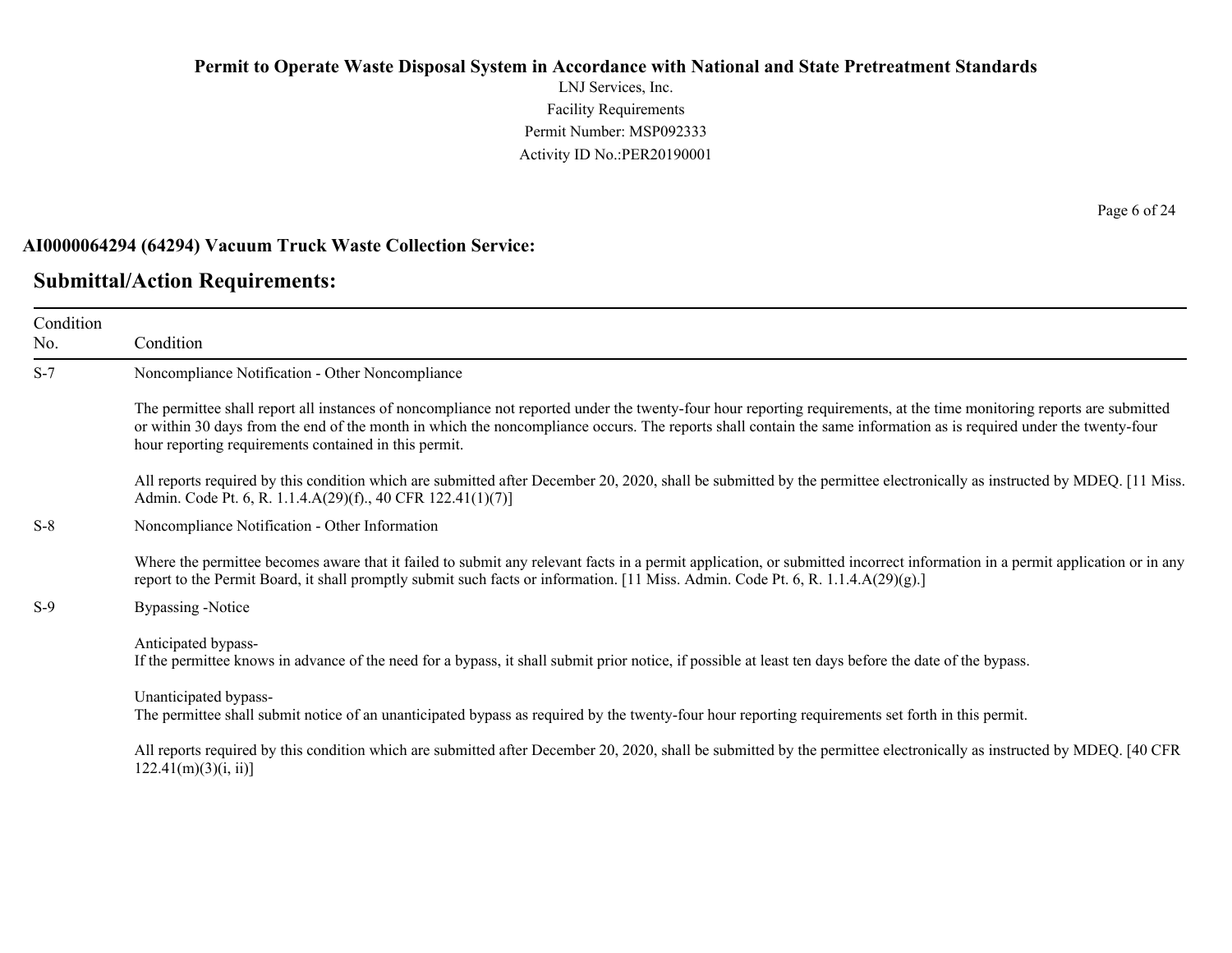LNJ Services, Inc. Facility Requirements Permit Number: MSP092333 Activity ID No.:PER20190001

#### **AI0000064294 (64294) Vacuum Truck Waste Collection Service:**

### **Submittal/Action Requirements:**

| Condition<br>No. | Condition                                                                                                                                                                                                                                                                                                                                                                                                                         |
|------------------|-----------------------------------------------------------------------------------------------------------------------------------------------------------------------------------------------------------------------------------------------------------------------------------------------------------------------------------------------------------------------------------------------------------------------------------|
| $S-10$           | Expiration of Permit                                                                                                                                                                                                                                                                                                                                                                                                              |
|                  | At least 180 days prior to the expiration date of this permit pursuant to the State law and regulation, the permittee who wishes to continue to operate under this permit<br>shall submit an application to the Permit Board for reissuance. The Permit Board may grant permission to submit an application later than this, but no later than the<br>expiration date of the permit. [11 Miss. Admin. Code Pt. 6, R. 1.1.5.B(1).] |

# **Narrative Requirements:**

# **Definitions:**

| Condition<br>No. | Condition                                                                                                                                                                                                                                                                                                                                                                                                                                                                                                                                           |
|------------------|-----------------------------------------------------------------------------------------------------------------------------------------------------------------------------------------------------------------------------------------------------------------------------------------------------------------------------------------------------------------------------------------------------------------------------------------------------------------------------------------------------------------------------------------------------|
| $T-1$            | Definitions: General                                                                                                                                                                                                                                                                                                                                                                                                                                                                                                                                |
|                  | The permittee shall refer to 11 Miss. Admin. Code Pt. 6, R.1.1.1.A. for definitions of any permit term not specified in this permit. [11 Miss. Admin. Code Pt. 6, R.<br>1.1.1.A.]                                                                                                                                                                                                                                                                                                                                                                   |
| $T-2$            | Definitions: Monthly Average                                                                                                                                                                                                                                                                                                                                                                                                                                                                                                                        |
|                  | "Monthly Average" means the average of "daily discharges" over a calendar month, calculated as the sum of all "daily discharges" measured during a calendar month<br>divided by the number of "daily discharges" measured during the month. The monthly average for E coli bacteria is the geometric mean of "daily discharges" measured<br>during the calendar month. In computing the geometric mean for E coli bacteria, the value one (1) shall be substituted for sample results of zero. [11 Miss. Admin. Code<br>Pt. 6, R. 1.1.1. $A(44)$ .] |

Page 7 of 24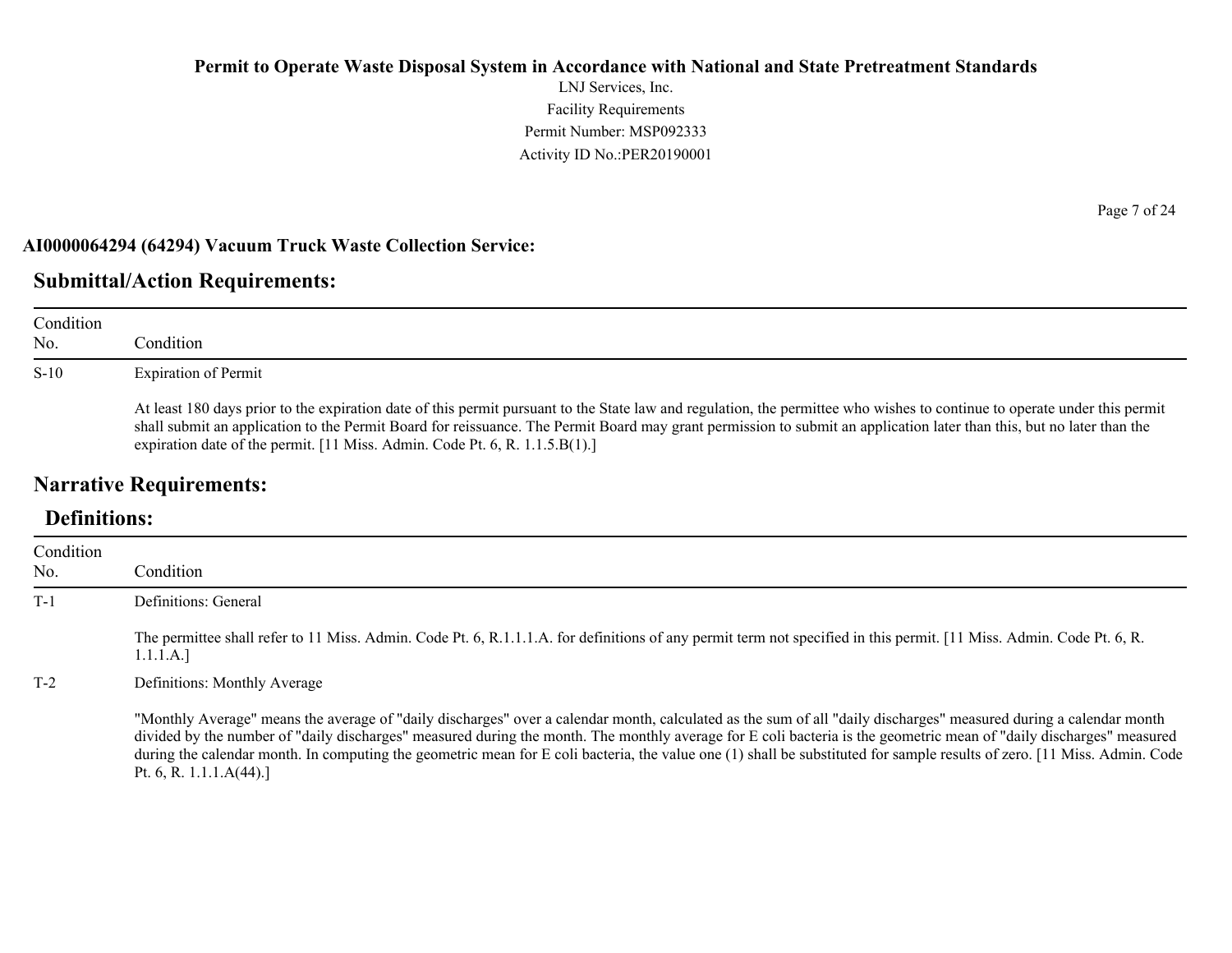LNJ Services, Inc. Facility Requirements Permit Number: MSP092333 Activity ID No.:PER20190001

#### **AI0000064294 (64294) Vacuum Truck Waste Collection Service:**

#### **Narrative Requirements:**

Condition No. Condition T-3 Definitions: Daily Discharge "Daily discharge" means the "discharge of a pollutant" measured during a calendar day or any 24-hour period that reasonably represents the calendar day for purposes of sampling. For pollutants with limitations expressed in units of mass, the "daily discharge" is calculated as the total mass of the pollutant discharged over the day. For pollutants with limitations expressed in other units of measurements, the "daily average" is calculated as the average measurement of the discharge of the pollutant over the day. [11 Miss. Admin. Code Pt. 6, R. 1.1.1.A(15).] T-4 Definitions: Daily Maximum "Daily maximum" means the highest "daily discharge" over a calendar month. [11 Miss. Admin. Code Pt. 6, R. 1.1.1.A(16).] T-5 Definitions: Toxic Pollutants "Toxic pollutants" means any pollutant listed as toxic under Section  $307(a)(1)$  or, in the case of "sludge use or disposal practices", any pollutant identified in regulations implementing Section 405(d) of the Clean Water Act. [11 Miss. Admin. code Pt.6, R. 1.1.1.A(71).] T-6 Definitions: Hazardous Substances "Hazardous substances" are defined in 40 CFR 116.4 T-7 Definitions: Quarterly Average "Quarterly Average" means the average of "daily discharges" over a three month period, calculated as the sum of all "daily discharges" measured during the quarter divided by the number of "daily discharges" measured during the quarter. The quarterly average for E coli bacteria is the geometric mean of "daily discharges" measured during the quarter. In computing the geometric mean for E coli bacteria, the value one (1) shall be substituted for sample results of zero. [11 Miss. Admin. Code Pt. 6, R. 1.1.1.A(61).] T-8 Definitions: Quarterly Maximum

"Quarterly Maximum" means the highest "daily discharge" measured over a three-month period. [11 Miss. Admin. Code Pt. 6, R. 1.1.1.A(62).]

Page 8 of 24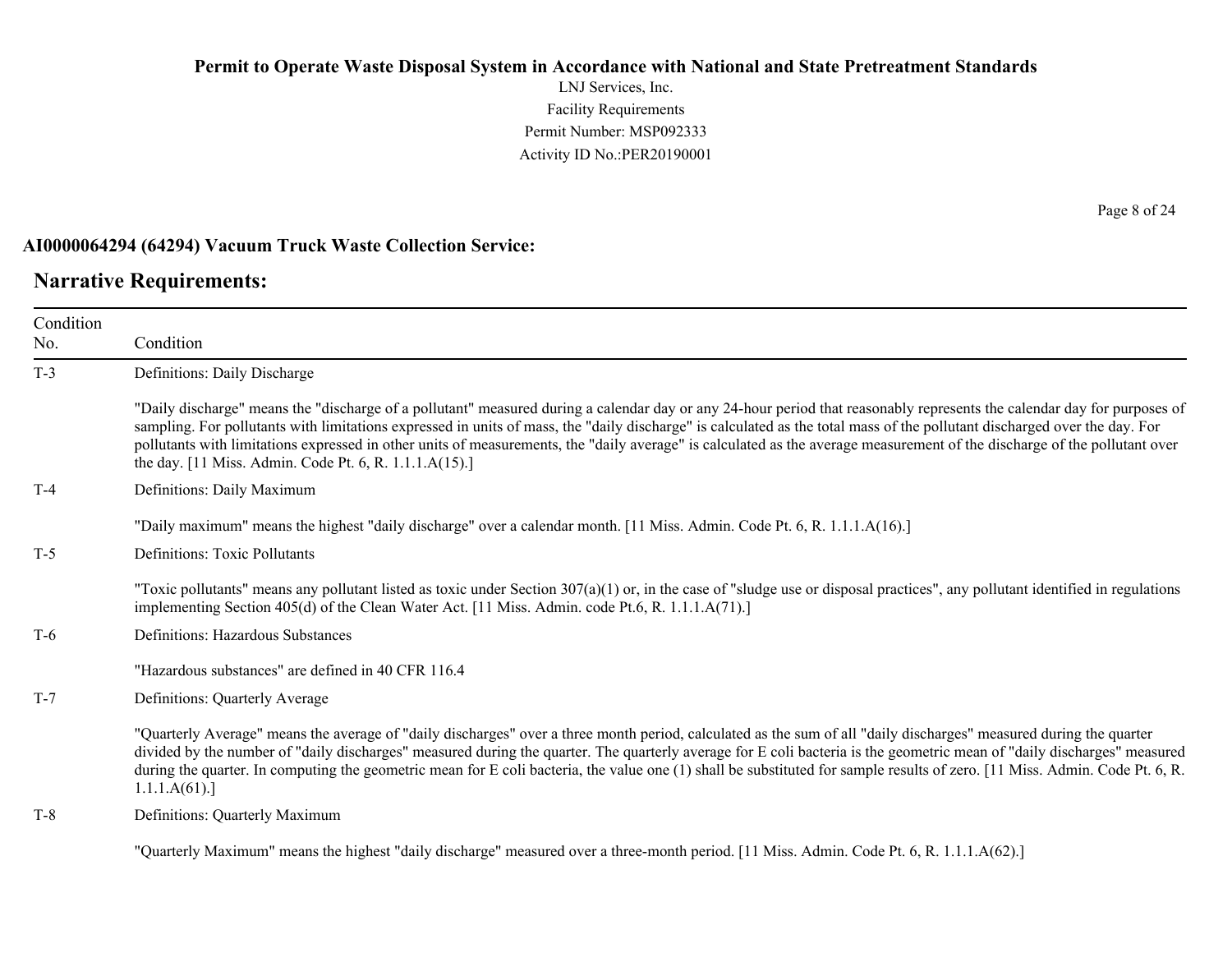LNJ Services, Inc. Facility Requirements Permit Number: MSP092333 Activity ID No.:PER20190001

### **AI0000064294 (64294) Vacuum Truck Waste Collection Service:**

### **Narrative Requirements:**

| Condition        |                                                                                                                                                                                                                                                                                                                                                                                                                                                                                                                                              |  |
|------------------|----------------------------------------------------------------------------------------------------------------------------------------------------------------------------------------------------------------------------------------------------------------------------------------------------------------------------------------------------------------------------------------------------------------------------------------------------------------------------------------------------------------------------------------------|--|
| No.              | Condition                                                                                                                                                                                                                                                                                                                                                                                                                                                                                                                                    |  |
| $T-9$            | Definitions: Yearly Average                                                                                                                                                                                                                                                                                                                                                                                                                                                                                                                  |  |
|                  | "Yearly Average" means the average of "daily discharges" over a calendar year, calculated as the sum of all "daily discharges" measured during the calendar year<br>divided by the number of "daily discharges" measured during the calendar year. The yearly average for E coli bacteria is the geometric mean of "daily discharges"<br>during the calendar year. In computing the geometric mean for E coli bacteria, the value one (1) shall be substituted for sample results of zero. [11 Miss. Admin. Code<br>Pt. 6, R. $1.1.1.A(87).$ |  |
| $T-10$           | Definitions: Yearly Maximum                                                                                                                                                                                                                                                                                                                                                                                                                                                                                                                  |  |
|                  | "Yearly Maximum" means the highest "daily discharge" measured over a calendar year. [11 Miss. Admin. Code Pt. 6, R. 1.1.4.A(88).]                                                                                                                                                                                                                                                                                                                                                                                                            |  |
| $T-11$           | Definitions:"Submitted" means the document is postmarked on or before the applicable deadline, except as otherwise specified. 11 Miss. Admin. Code Pt. 6, R. 1.1.1.A<br>(67)                                                                                                                                                                                                                                                                                                                                                                 |  |
| Condition<br>No. | Condition                                                                                                                                                                                                                                                                                                                                                                                                                                                                                                                                    |  |
| $T-12$           | The issuance of this permit does not relieve the permittee from complying with any requirements which the Publicly Owned Treatment Works (POTW) Authority may<br>deem necessary as a prerequisite to the use of the Authority's sewage system and associated treatment works. [11 Miss. Admin. Code Pt. 6, R. 1.1.4.M.]                                                                                                                                                                                                                      |  |
| $T-13$           | The permittee shall achieve compliance with the effluent limitations specified for discharge in accordance with the following schedule: Upon Permit Issuance. [11 Miss.]<br>Admin. Code Pt. 6, R. 1.1.4.A(9).]                                                                                                                                                                                                                                                                                                                               |  |
| $T-14$           | Within 14 days after either an interim or final date of compliance specified by this permit, the permittee shall provide the Permit Board with written notice of his<br>compliance or noncompliance with the requirements or conditions specified to be completed by that date. [11 Miss. Admin. Code Pt. 6, R. 1.1.4.A(10).]                                                                                                                                                                                                                |  |

Page 9 of 24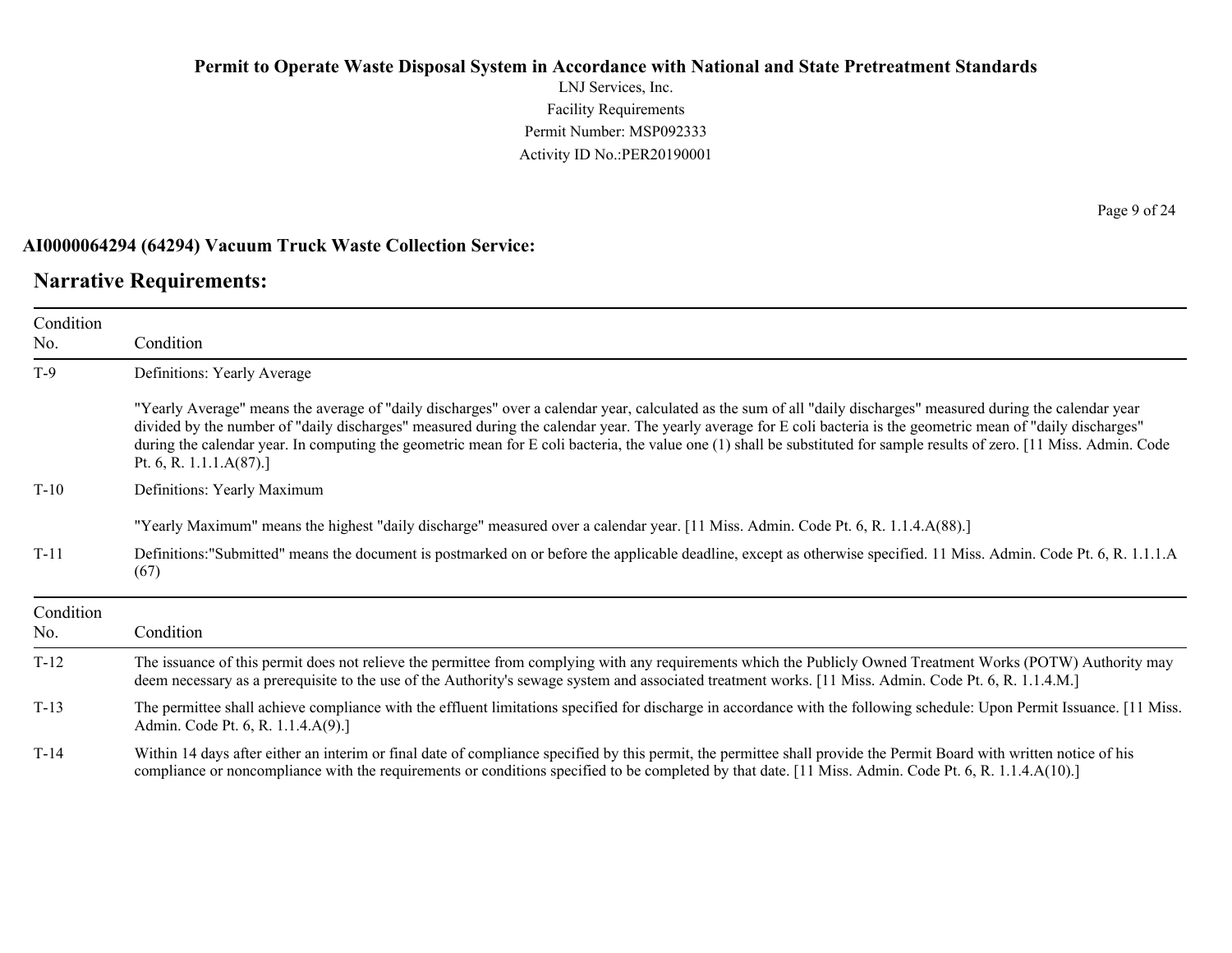LNJ Services, Inc. Facility Requirements Permit Number: MSP092333 Activity ID No.:PER20190001

#### **AI0000064294 (64294) Vacuum Truck Waste Collection Service:**

limitation and/or reporting requirement. [11 Miss. Admin. Code Pt. 6, Ch. 1., Subch. 2]

#### **Narrative Requirements:**

Condition No. Condition T-15 No Discharge of Wastewater to Surface Water The discharge of any wastewater from this facility to the waters of the State of Mississippi shall constitute a violation of this permit, except as provided in the Bypassing and Upset conditions of this permit, or as authorized under separate permit pursuant to Section 402 of the Federal Water Pollution Control Act. [11 Miss. Admin. Code Pt. 6, R. 1.1.1.B.] T-16 Facilities Operation The permittee shall at all times properly operate, maintain, and when necessary, promptly replace all facilities and systems of collection, treatment and control (and related appurtenances) which are installed or used by the permittee to achieve compliance with the conditions of this permit. Proper operation and maintenance includes adequate laboratory controls and appropriate quality assurance procedures. Proper replacement includes maintaining an adequate inventory of replacement equipment and parts for prompt replacement when necessary to maintain continuous collection and treatment of wastewater. This provision requires the operation of back-up or auxiliary facilities or similar systems which are installed by a permittee only when the operation is necessary to achieve compliance with the conditions of the permit. The Permit Board may require regular reporting of internal operational and maintenance parameters where necessary to confirm proper operation of a waste treatment system. [11 Miss. Admin. Code Pt. 6, R. 1.1.4.A.(18).] T-17 Representative Sampling Samples and measurements taken as required herein shall be representative of the volume and nature of the monitored wastewater. [11 Miss. Admin. Code Pt. 6, R. 1.1.4.A(28)(e).] T-18 Reporting If the results for a given sample analysis are such that any parameter (other than E coli) is not detected at or above the minimum level for the test method used, a value of zero will be used for that sample in calculating an arithmetic mean value for the parameter. If the resulting calculated arithmetic mean value for that reporting period is zero, the permittee shall report "NODI = B" on the DMR. For E coli, a value of 1.0 shall be used in calculating the geometric mean. If the resulting E coli mean value is 1.0, the permittee shall report "NODI = B" on the DMR. For each quantitative sample value that is not detectable, the test method used and the minimum level for that method for that parameter shall be attached to and submitted with the DMR. The permittee shall then be considered in compliance with the appropriate effluent

Page 10 of 24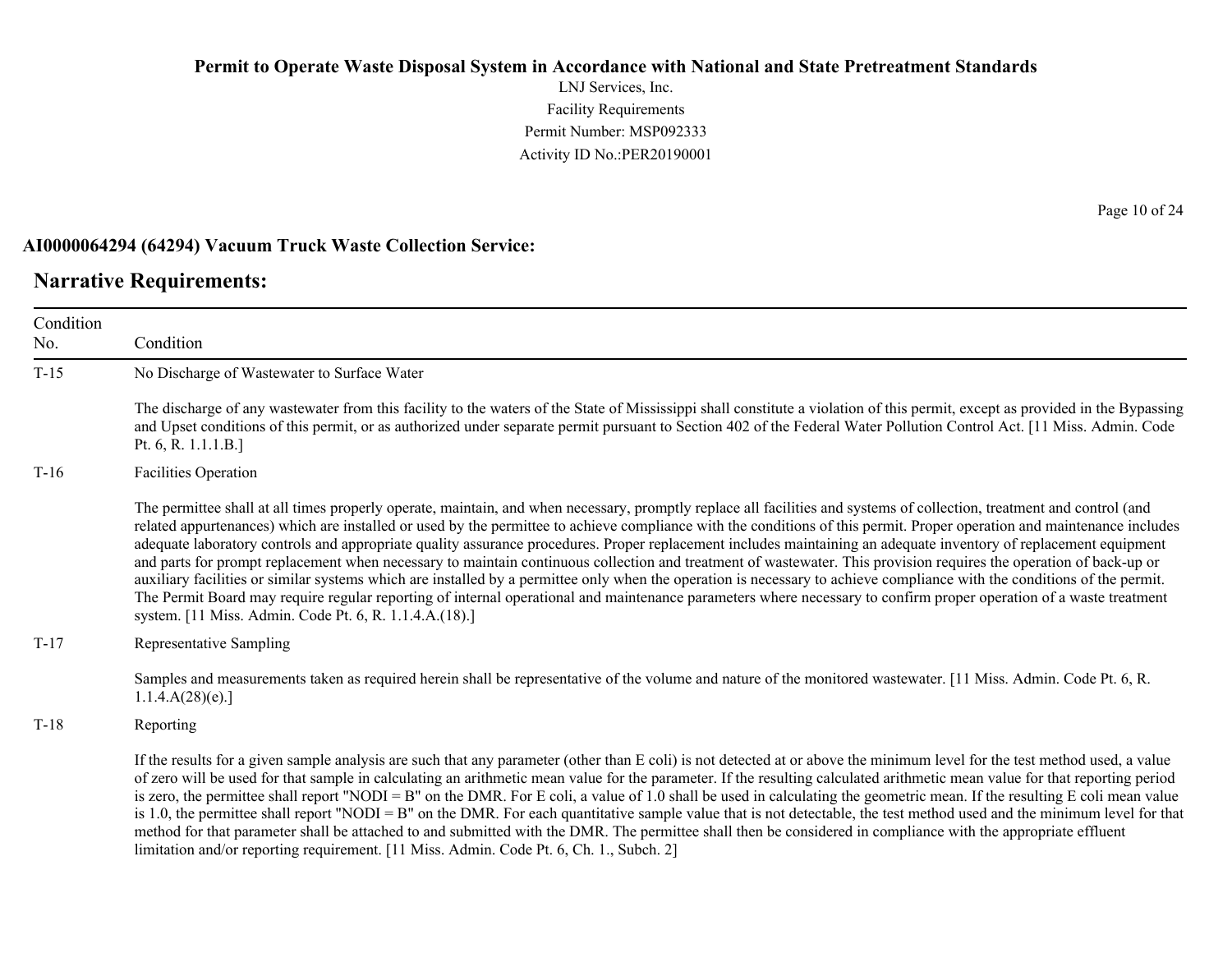LNJ Services, Inc. Facility Requirements Permit Number: MSP092333 Activity ID No.:PER20190001

#### **AI0000064294 (64294) Vacuum Truck Waste Collection Service:**

#### **Narrative Requirements:**

Condition No. Condition T-19 Reporting If the permittee monitors any pollutant as prescribed in the permit more frequently than required by the permit using test procedures approved under 40 CFR Part 136 or, in the case of sludge use or disposal, approved under 40 CFR Part 136 unless otherwise specified in 40 CFR Part 503, or as specified in the permit, the results of this monitoring shall be included in the calculation and reporting of the data submitted in the DMR or sludge reporting form specified by the Permit Board. [11 Miss. Admin. Code Pt. 6, R. 1.1.4.A(15)(c)(2).] T-20 Reporting Calculations for all limitations which require averaging of measurements shall utilize an arithmetic mean unless otherwise specified by the Permit Board in the permit. [11 Miss. Admin. Code Pt. 6, R. 1.1.4.A(15)(c)(3).] T-21 Test Procedures Test procedures for the analysis of pollutants shall include those set forth in 40 CFR 136 or alternative procedures approved and/or promulgated by EPA. [11 Miss. Admin. Code Pt. 6, R. 1.1.4.A(30).] T-22 Records Retention All records and results of monitoring activities required by this permit, including calibration and maintenance records, shall be retained by the permittee for a minimum of three (3) years, unless otherwise required or extended by the Permit Board, copies of which shall be furnished to the Department upon request. [11 Miss. Admin. Code Pt. 6, R. 1.1.4.A(29)(a).] T-23 Falsifying Reports Any permittee who falsifies, tampers with, or knowingly renders inaccurate any monitoring device or method required by the Permit Board to be maintained as a condition in a permit, or who alters or falsifies the results obtained by such devices or methods and/or any written report required by or in response to a permit condition, shall be deemed to have violated a permit condition and shall be subject to the penalties provided for a violation of a permit condition pursuant to Section 49-17-43 of the Code. [11 Miss. Admin. code Pt. 6, R. 1.1.4.A(29)(d).]

Page 11 of 24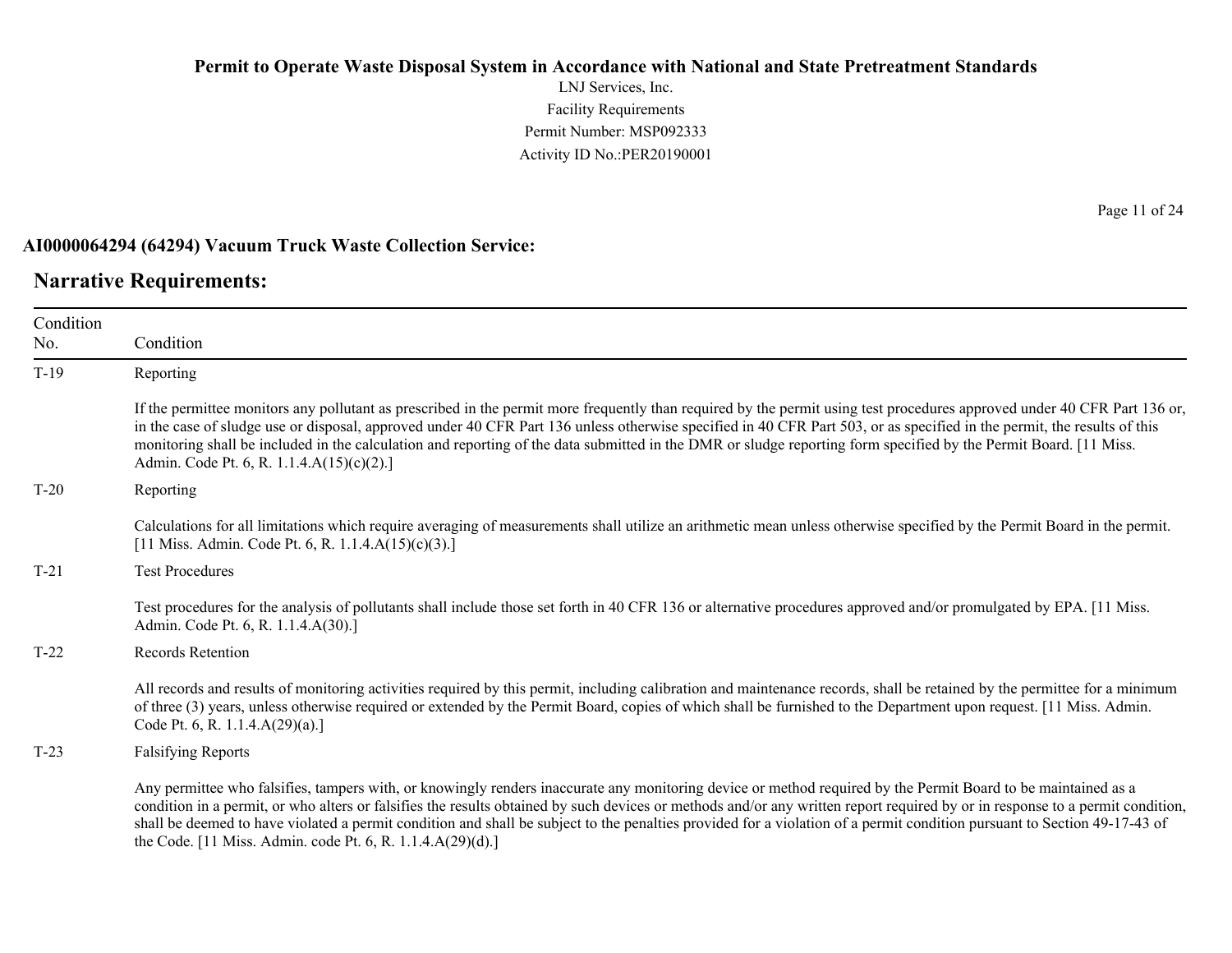LNJ Services, Inc. Facility Requirements Permit Number: MSP092333 Activity ID No.:PER20190001

### **AI0000064294 (64294) Vacuum Truck Waste Collection Service:**

### **Narrative Requirements:**

| Condition<br>No. | Condition                                                                                                                                                                                                                                                                                                                                                                                                                                                                                                                                                                                                                                        |
|------------------|--------------------------------------------------------------------------------------------------------------------------------------------------------------------------------------------------------------------------------------------------------------------------------------------------------------------------------------------------------------------------------------------------------------------------------------------------------------------------------------------------------------------------------------------------------------------------------------------------------------------------------------------------|
| $T-24$           | Compliance with Permit Conditions                                                                                                                                                                                                                                                                                                                                                                                                                                                                                                                                                                                                                |
|                  | All discharges authorized by the permit shall be consistent with the terms and conditions of the permit and the permittee shall make all reasonable efforts to meet any<br>interim or final dates for compliance specified therein. [11 Miss. Admin. Code Pt. 6, R. 1.1.4.A(13).]                                                                                                                                                                                                                                                                                                                                                                |
| $T-25$           | Facility Expansion and/or Modification                                                                                                                                                                                                                                                                                                                                                                                                                                                                                                                                                                                                           |
|                  | Any facility expansion, production increases, process modifications, changes in discharge volume or location or other changes in operations or conditions of the<br>permittee which may result in a new or increased discharge of waste, shall be reported to the Permit Board by submission of a new application for a permit pursuant to<br>11 Miss. Admin. Code Pt. 6, R. 1.1.2.A. of the Mississippi Wastewater Regulations, or if the discharge does not violate effluent limitations specified in the permit, by<br>submitting to the Permit Board a notice of a new or increased discharge. [11 Miss. Admin. Code Pt. 6, R. 1.1.4.A(14).] |
| $T-26$           | Routine Reporting                                                                                                                                                                                                                                                                                                                                                                                                                                                                                                                                                                                                                                |
|                  | Such test results, reports, or other data as the Mississippi Environmental Quality Permit Board may determine to be necessary shall be submitted as specified elsewhere<br>in the permit to the following address:                                                                                                                                                                                                                                                                                                                                                                                                                               |
|                  | Mississippi Department of Environmental Quality<br>Office of Pollution Control<br>P.O. Box 2261<br>Jackson, Mississippi 39225. [11 Miss. Admin. code Pt. 6, R. 1.1.4.A(16).]                                                                                                                                                                                                                                                                                                                                                                                                                                                                     |
| $T-27$           | Duty to Mitigate                                                                                                                                                                                                                                                                                                                                                                                                                                                                                                                                                                                                                                 |
|                  | The permittee shall take all reasonable steps to minimize or prevent any discharge or sludge use or disposal in violation of the permit that has a reasonable likelihood of<br>adversely affecting human health or the environment. [11 Miss. Admin. Code Pt. 6, R. 1.1.4.A(19).]                                                                                                                                                                                                                                                                                                                                                                |
| $T-28$           | <b>Bypassing</b>                                                                                                                                                                                                                                                                                                                                                                                                                                                                                                                                                                                                                                 |
|                  | The permittee shall comply with the terms and conditions regarding bypass found in 40 CFR 403.17. [11 Miss. Admin. Code Pt. 6, R. 1.1.4.M.]                                                                                                                                                                                                                                                                                                                                                                                                                                                                                                      |

Page 12 of 24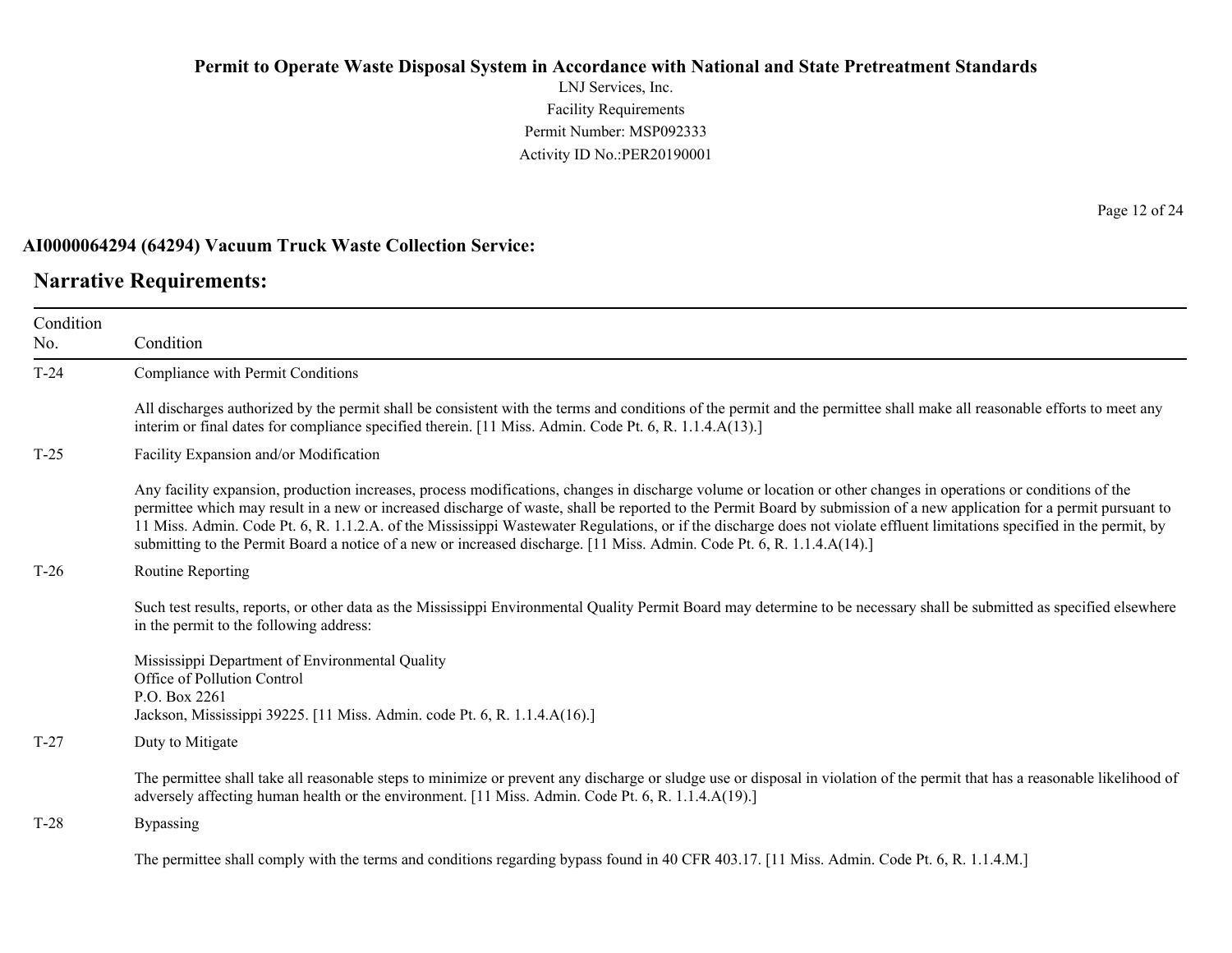LNJ Services, Inc. Facility Requirements Permit Number: MSP092333 Activity ID No.:PER20190001

#### **AI0000064294 (64294) Vacuum Truck Waste Collection Service:**

### **Narrative Requirements:**

Condition No. Condition T-29 Bypassing - Definitions "Bypass" means the intentional diversion of waste streams from any portion of the permittee's treatment facility. "Severe property damage" means substantial physical damage to property, damage to the treatment facilities which causes them to become inoperable, or substantial and permanent loss of natural resources which can reasonably be expected to occur in the absence of a bypass. Severe property damage does not mean economic loss caused by delays in production. [40 CFR 403.17(a)] T-30 Bypassing- Prohibition of Bypass Bypass is prohibited, and the Commission may take enforcement action against a permittee unless: (1) Bypass was unavoidable to prevent loss of life, personal injury, or severe property damage. (2) There were no feasible alternatives to the bypass, such as the use of auxiliary treatment facilities, retention of untreated wastes, or maintenance during normal periods of equipment downtime. This condition is not satisfied if adequate back-up equipment should have been installed in the exercise of reasonable engineering judgement to prevent a bypass which occurred during normal periods of equipment downtime or preventative maintenance; and (3) The permittee submitted notices as required under the notice of bypass requirement in this permit. [40 CFR 403.17(d)] T-31 Upsets The permittee shall meet the conditions of 40 CFR 403.16 regarding "Upsets" and as in the upset requirements of this permit. [11 Miss. Admin. Code Pt. 6, R. 1.1.4.M.] T-32 Upsets- Definition

"Upset" means an exceptional incident in which there is unintentional and temporary noncompliance with categorical pretreatment standards because of factors beyond the reasonable control of the permittee. An upset does not include noncompliance to the extent caused by operational error, improperly designed treatment facilities, inadequate treatment facilities, lack of preventive maintenance, or careless or improper operation. [11 Miss. Admin. Code Pt. 6, R. 1.1.4.A(27).)]

Page 13 of 24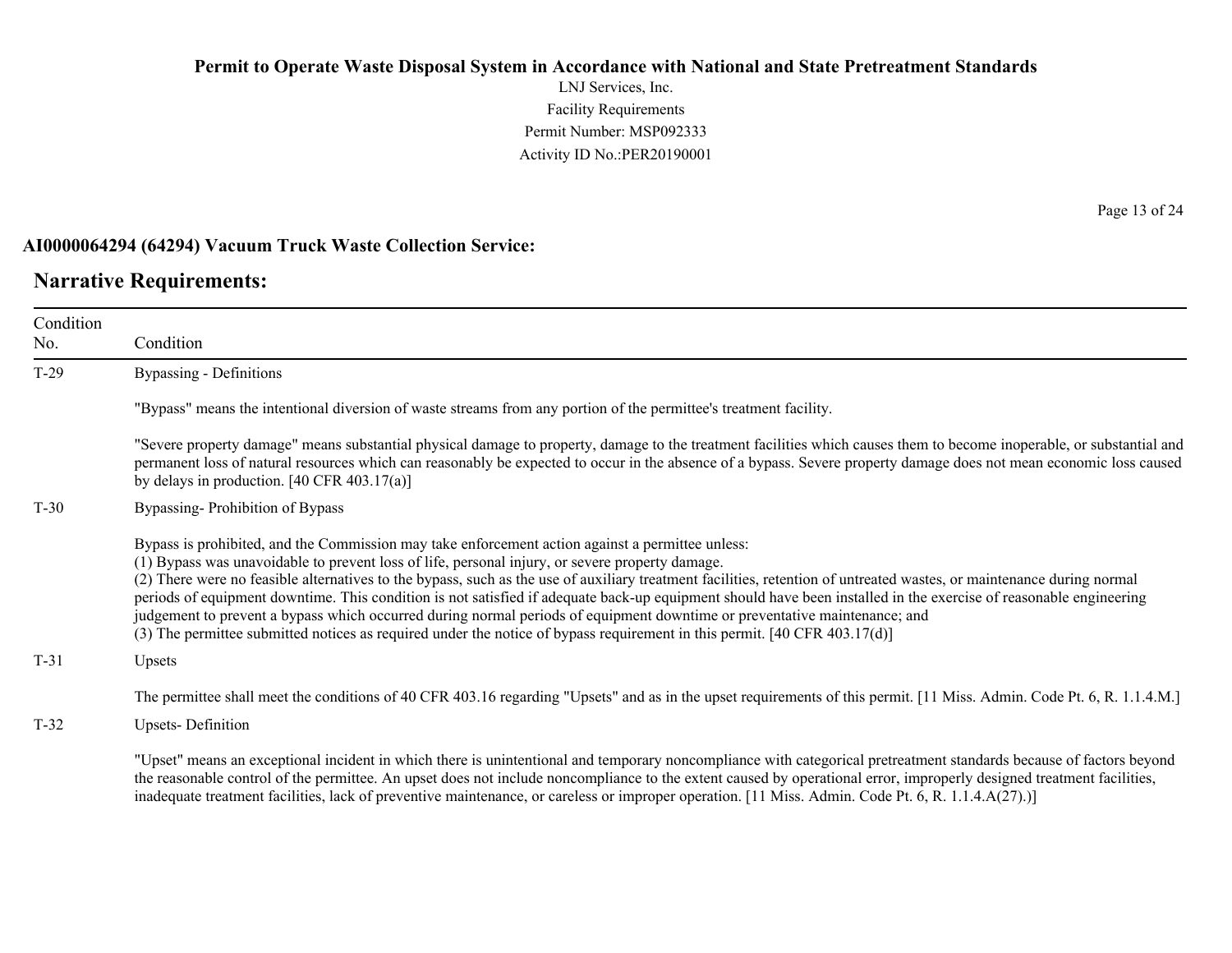LNJ Services, Inc. Facility Requirements Permit Number: MSP092333 Activity ID No.:PER20190001

#### **AI0000064294 (64294) Vacuum Truck Waste Collection Service:**

### **Narrative Requirements:**

Condition No. Condition T-33 Upsets - Effect of an upset An upset constitutes an affirmative defense to an action brought for noncompliance with categorical pretreatment standards if the "conditions necessary for demonstration of upset" requirements of this permit are met. No determination made during administrative review of claims that noncompliance was caused by upset, and before an action for noncompliance, is final administrative action subject to judicial review. [11 Miss. Admin. Code Pt. 6, R. 1.1.4.A(27).] T-34 Upsets - Conditions necessary for demonstration of upset A permittee who wishes to establish the affirmative defense of upset shall demonstrate, through properly signed contemporaneous operating logs, or other relevant evidence that: (1) An upset occurred and that the permittee can identify the cause(s) of the upset; (2) The permitted facility was at the time being properly operated in a prudent and workmanlike manner and in compliance with applicable operation and maintenance procedures; and; (3) The permittee submitted notice of the upset as required in 40 CFR 403.16(c)(3)(24-hour notice of noncompliance). [11 Miss. Admin. Code Pt. 6, R. 1.1.4.A(27).] T-35 Upsets - Burden of proof In any enforcement proceeding the permittee seeking to establish the occurrence of an upset has the burden of proof. [11 Miss. Admin. Code Pt. 6, R. 1.1.4.A(27).] T-36 Upsets- User responsibility in case of upset

The Industrial User shall control production or all discharges to the extent necessary to maintain compliance with categorical Pretreatment Standards upon reduction, loss, or failure of its treatment facility until the facility is restored or an alternative method of treatment is provided. This requirement applies in the situation where among other things, the primary source of power of the treatment facility is reduced, lost or fails. [40 CFR 403.16(f)]

Page 14 of 24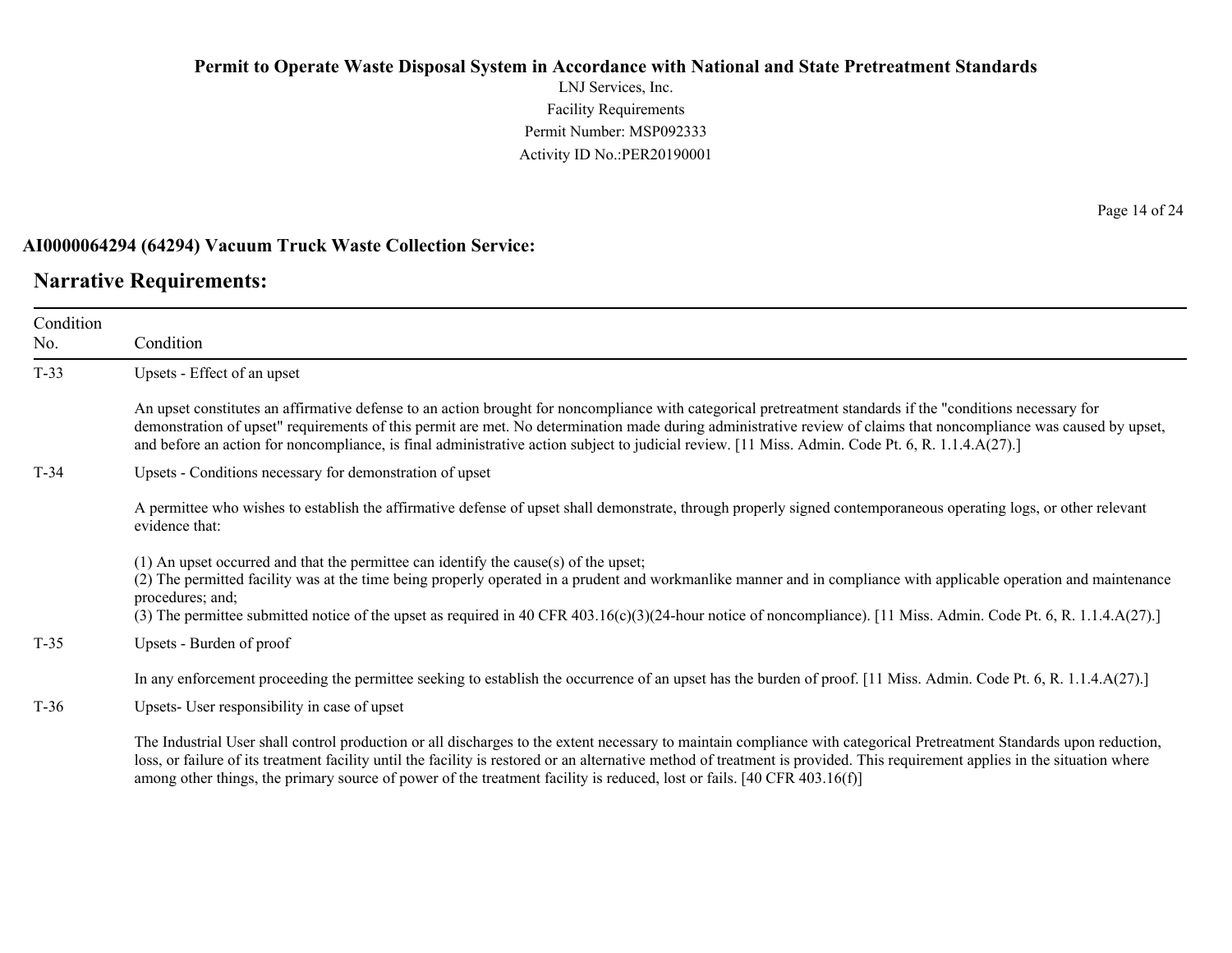LNJ Services, Inc. Facility Requirements Permit Number: MSP092333 Activity ID No.:PER20190001

#### **AI0000064294 (64294) Vacuum Truck Waste Collection Service:**

### **Narrative Requirements:**

Page 15 of 24

| Condition |                                                                                                                                                                                                                                                                                                                                                                                                                                                                                                                                                                                                                                                                                                                                                                               |
|-----------|-------------------------------------------------------------------------------------------------------------------------------------------------------------------------------------------------------------------------------------------------------------------------------------------------------------------------------------------------------------------------------------------------------------------------------------------------------------------------------------------------------------------------------------------------------------------------------------------------------------------------------------------------------------------------------------------------------------------------------------------------------------------------------|
| No.       | Condition                                                                                                                                                                                                                                                                                                                                                                                                                                                                                                                                                                                                                                                                                                                                                                     |
| $T-37$    | <b>Removed Substances</b>                                                                                                                                                                                                                                                                                                                                                                                                                                                                                                                                                                                                                                                                                                                                                     |
|           | Solids, sludges, filter backwash, or other residuals removed in the course of treatment or control of wastewater shall be disposed of in a manner such as to prevent such<br>materials from entering State waters and in a manner consistent with the Mississippi Solid Waste Disposal Act, the Federal Resource Conservation and Recovery Act,<br>and the Mississippi Water Pollution Control Act. [11 Miss. Admin. Code Pt. 6, R. 1.1.4.A(21).]                                                                                                                                                                                                                                                                                                                             |
| $T-38$    | <b>Power Failures</b>                                                                                                                                                                                                                                                                                                                                                                                                                                                                                                                                                                                                                                                                                                                                                         |
|           | If electric power is required, in order to maintain compliance with the conditions and prohibitions of the permit, the permittee shall either:                                                                                                                                                                                                                                                                                                                                                                                                                                                                                                                                                                                                                                |
|           | (1) Provide an alternative power source to operate the wastewater control facilities; or, if such alternative power source is not in existence, and no date for its<br>implementation appears in the permit,<br>(2) Halt, reduce, or otherwise control production and/or all wastewater flows upon reduction, loss, or failure of the primary source of power to the wastewater control<br>facilities. [11 Miss. Admin. Code Pt. 6, R.1.1.4.A(22).]                                                                                                                                                                                                                                                                                                                           |
| $T-39$    | Inspection and Entry                                                                                                                                                                                                                                                                                                                                                                                                                                                                                                                                                                                                                                                                                                                                                          |
|           | The permittee shall allow any authorized Commission representative to enter the permittee's premises where a wastewater source is located or in which records are<br>required to be kept under the terms and conditions of this permit, at any reasonable time, to have access to and copy any applicable records, to inspect process facilities,<br>treatment works, monitoring methods or equipment or to take samples, as authorized by Section 49-17-21 of the Code. In the event of investigation during an emergency<br>response action, a reasonable time shall be any time of the day or night. Follow-up investigations subsequent to the conclusion of the emergency event shall be<br>conducted at reasonable times. [11 Miss. Admin. Code Pt. 6, R. 1.1.4.A(17).] |
| $T-40$    | Transfer of Ownership or Control                                                                                                                                                                                                                                                                                                                                                                                                                                                                                                                                                                                                                                                                                                                                              |
|           | This permit is not transferable to any person without proper modification of this permit following procedures found in [11 Miss. Admin. Code Pt. 6, R. 1.1.5.C.]                                                                                                                                                                                                                                                                                                                                                                                                                                                                                                                                                                                                              |
| $T-41$    | <b>Signatory Requirements</b>                                                                                                                                                                                                                                                                                                                                                                                                                                                                                                                                                                                                                                                                                                                                                 |
|           | All applications, reports, or information submitted to the Permit Board shall be signed and certified. [11 Miss. Admin. Code Pt. 6, R. 1.1.2.C.]                                                                                                                                                                                                                                                                                                                                                                                                                                                                                                                                                                                                                              |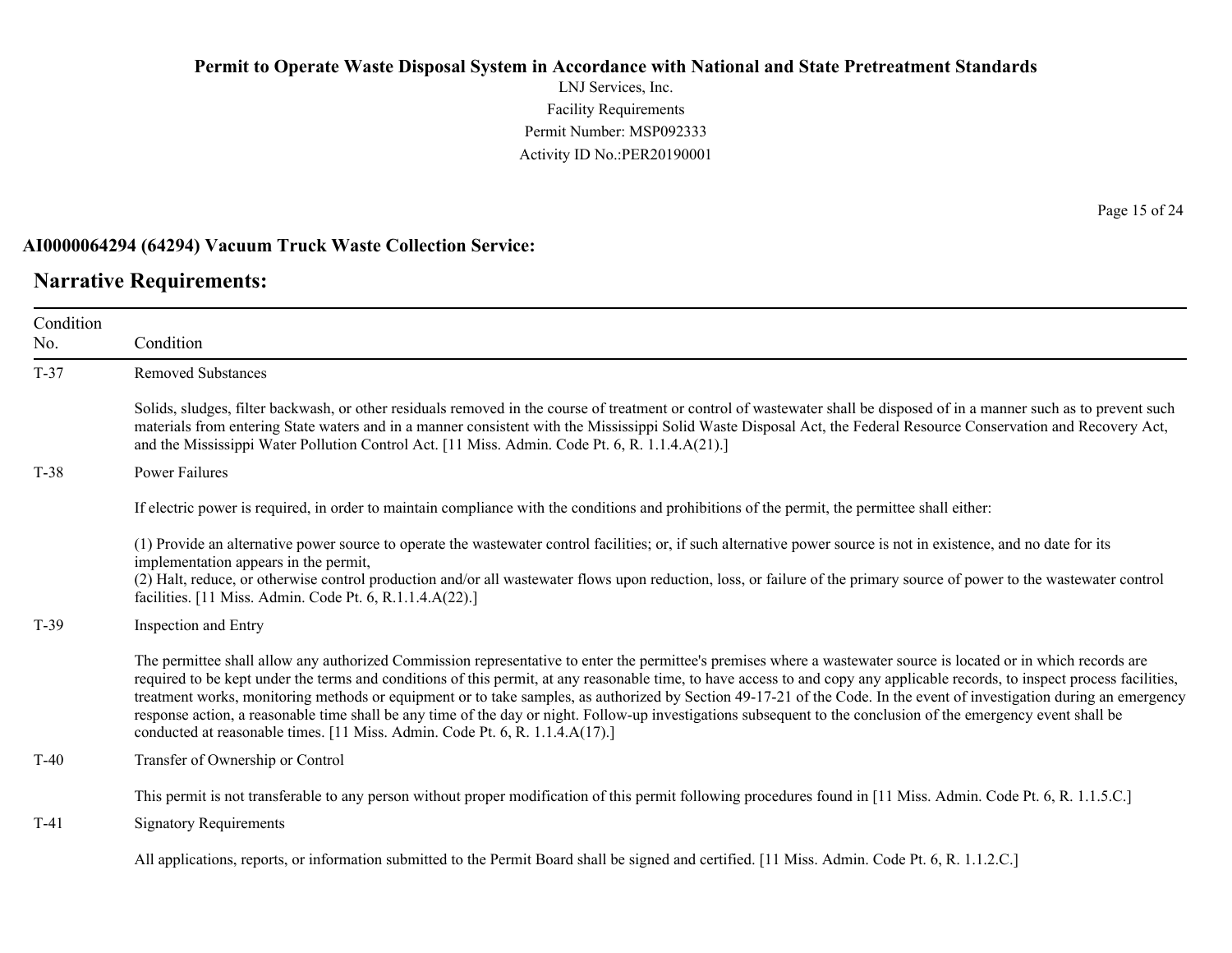LNJ Services, Inc. Facility Requirements Permit Number: MSP092333 Activity ID No.:PER20190001

#### **AI0000064294 (64294) Vacuum Truck Waste Collection Service:**

### **Narrative Requirements:**

Condition No. Condition T-42 Signatory Requirements - Application Signatures All permit applications shall be signed as follows: (1) For a corporation: by a responsible corporate officer. For the purpose of this Section, a responsible corporate officer means: (i) a president, secretary, treasurer or vice president of the corporation in charge of a principal business function, or any other person who performs similar policy - or decision-making function for the corporation, or (ii) the manager of one or more manufacturing, production, or operating facilities provided, the manager is authorized to make management decisions which govern the operation of the regulated facility including having the explicit or implicit duty of making major capital investment recommendations, and initiating and directing other comprehensive measures to assure long term environmental compliance with environmental laws and regulations; the manager can ensure that the necessary systems are established or actions taken to gather complete and accurate information for permit application requirements; and where authority to sign documents has been assigned or delegated to the manager in accordance with corporate procedures. (2) For a partnership or sole proprietorship: by a general partner or the proprietor, respectively; or (3) For a municipality, State, Federal, or other public agency: by either a principal executive officer or ranking elected official. [11 Miss. Admin. Code Pt. 6, R. 1.1.2.C.] T-43 Signatory Requirements -Reports and Other Information All reports required by the permit and other information requested by the Permit Board shall be signed by a person described by the application signature requirements in this permit or by a duly authorized representative of that person. A person is a duly authorized representative only if: (1) The authorization is made in writing by a person described by the application signature requirements; (2) The authorization specifies either an individual or a position having responsibility for the overall operation of the regulated facility or activity, such as the position of plant manager, operator of a well or a well field, superintendent, position having overall responsibility for environmental matters for the company. (A duly authorized

representative may thus be either a named individual or any individual occupying a named position.); and

(3) The written authorization is submitted to the Permit Board. [11 Miss. Admin. Code Pt. 6, R. 1.1.2.C.]

Page 16 of 24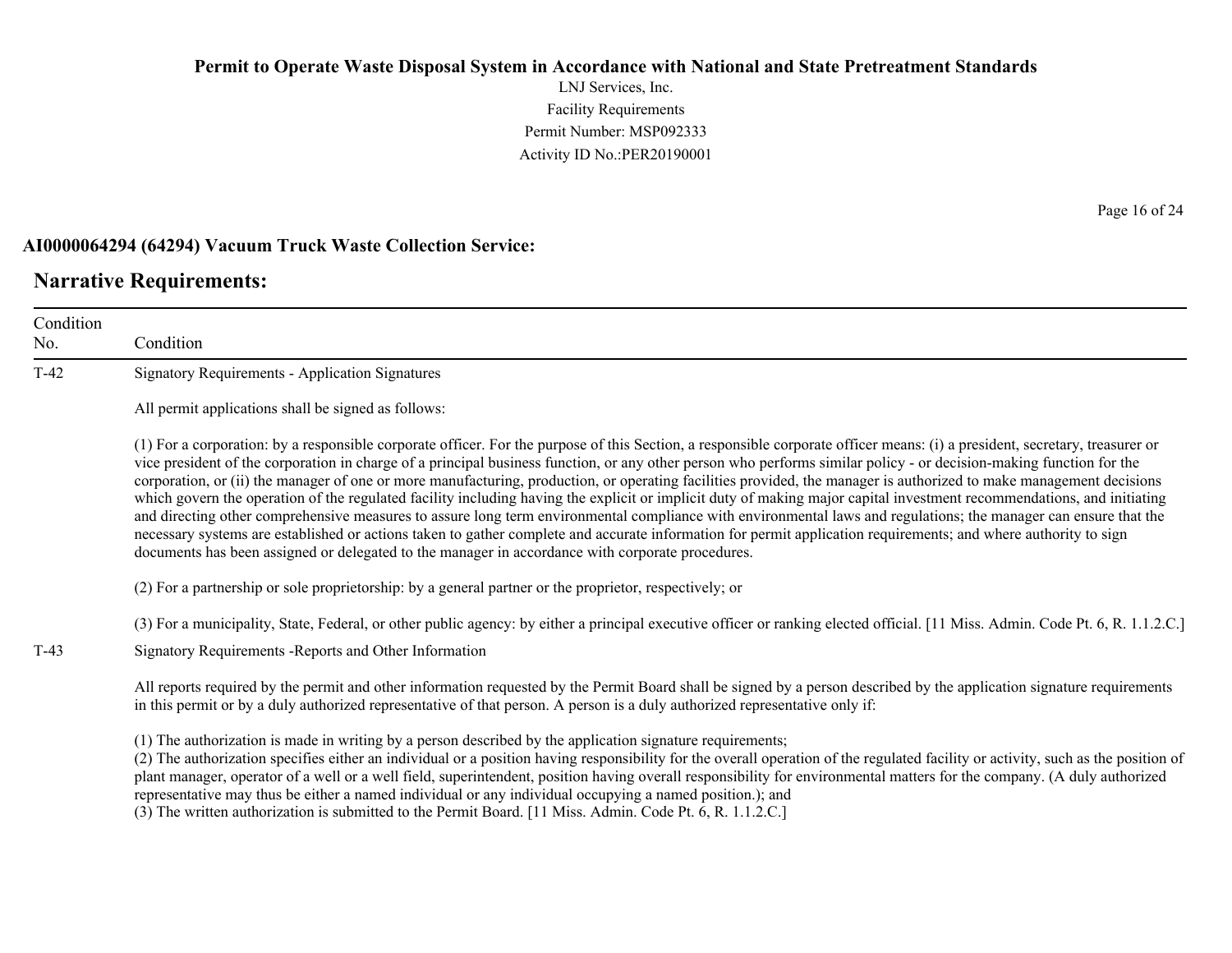LNJ Services, Inc. Facility Requirements Permit Number: MSP092333 Activity ID No.:PER20190001

#### **AI0000064294 (64294) Vacuum Truck Waste Collection Service:**

### **Narrative Requirements:**

Condition No. Condition T-44 Signatory Requirements - Changes to Authorization If an authorization under the signatory requirements of this permit is no longer accurate because a different individual or position has responsibility for the overall operation of the facility, a new authorization satisfying the signatory requirements of this permit must be submitted to the Permit Board prior to or together with any reports, information, or applications. [11 Miss. Admin. Code Pt. 6, R. 1.1.4.M.] T-45 Signatory Requirements - Certification Any person signing a document under the signatory requirements stated in this permit shall make the following certification: "I certify under penalty of law that this document and all attachments were prepared under the direction or supervision in accordance with a system designed to assure that qualified personnel properly gather and evaluate the information submitted. Based on my inquiry of the person or persons who manage the system, or those persons directly responsible for gathering the information, the information submitted is, to the best of my knowledge and belief, true, accurate, and complete. I am aware that there are significant penalties for submitting false information, including the possibility of fine and imprisonment for knowing violations." [11 Miss. Admin. Code Pt. 6, R. 1.1.4.A(29)(d).] T-46 Availability of Records Except for information deemed to be confidential under the Mississippi Code Ann. 49-17-39 and 40 CFR 123.41, file information relating to this permit shall be made available for public inspection and copying during normal business hours at the office of the Department of Environmental Quality in Jackson, Mississippi. Written request must be provided in accordance with policies developed by the Commission and must state, specifically, records proposed for review, date proposed for review and copying requirements. [11 Miss. Admin. Code Pt. 6, R. 1.1.3.E.] T-47 Duty to Provide Information The permittee shall furnish to the Permit Board within a reasonable time any relevant information which the Permit Board may request to determine whether cause exists for modifying, revoking and reissuing, or terminating the permit, or to determine compliance with the permit. The permittee shall also furnish to the Permit Board upon request, copies of records required to be kept by the permit. [11 Miss. Admin. Code Pt. 6, R. 1.1.4.A(16).]

Page 17 of 24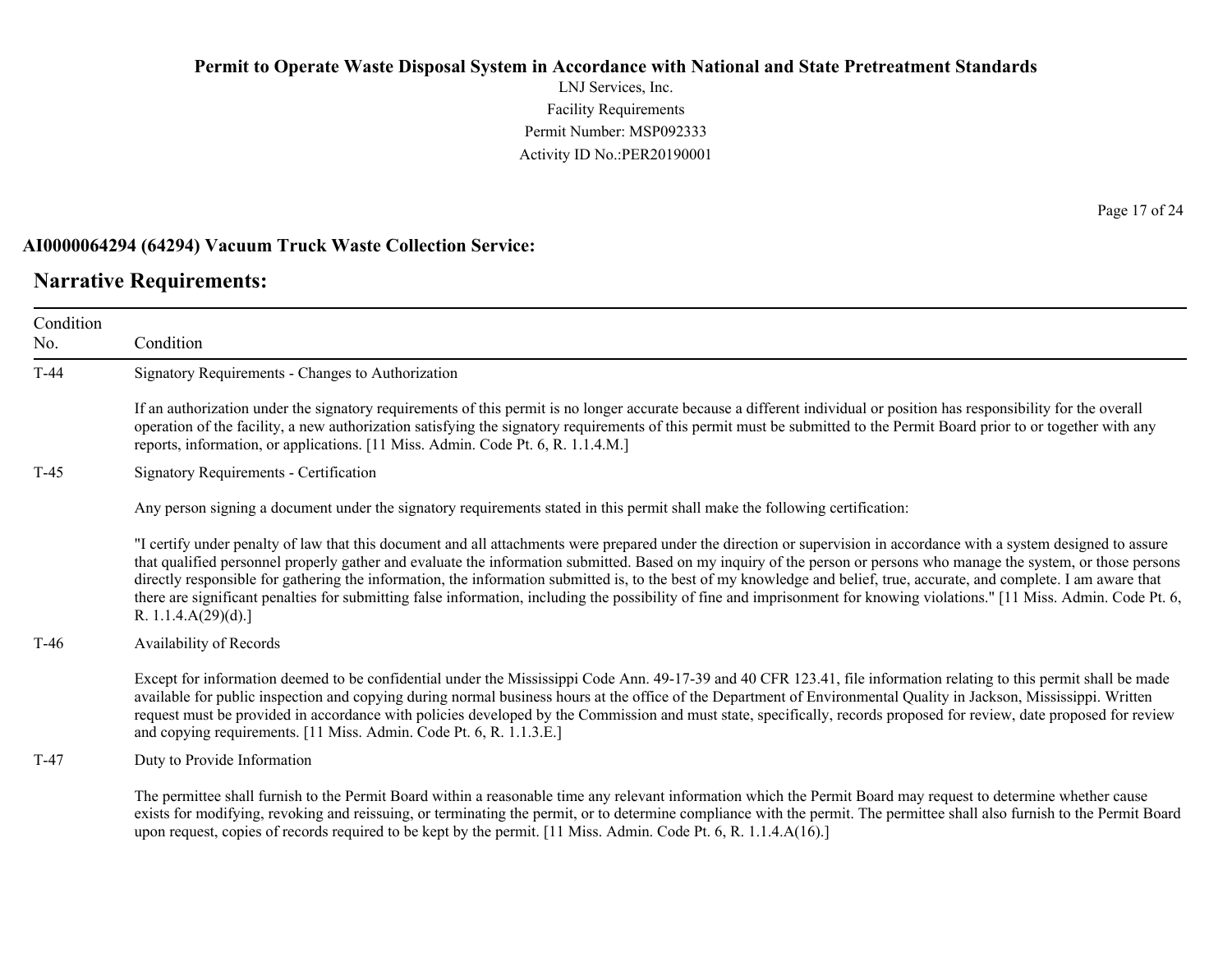LNJ Services, Inc. Facility Requirements Permit Number: MSP092333 Activity ID No.:PER20190001

#### **AI0000064294 (64294) Vacuum Truck Waste Collection Service:**

### **Narrative Requirements:**

| Condition<br>No. | Condition                                                                                                                                                                                                                                                                                                                                                                                                                                                                                                                                                                                                                                                                            |
|------------------|--------------------------------------------------------------------------------------------------------------------------------------------------------------------------------------------------------------------------------------------------------------------------------------------------------------------------------------------------------------------------------------------------------------------------------------------------------------------------------------------------------------------------------------------------------------------------------------------------------------------------------------------------------------------------------------|
| $T-48$           | Permit Actions                                                                                                                                                                                                                                                                                                                                                                                                                                                                                                                                                                                                                                                                       |
|                  | The permit may be modified, revoked and reissued, or terminated for cause. The filing of a request by the permittee for a permit modification, revocation and reissuance,<br>or termination, or a modification of planned changes or anticipated noncompliance, does not stay any permit condition. [11 Miss. Admin. Code Pt. 6, R. 1.1.5.C.(5).]                                                                                                                                                                                                                                                                                                                                    |
| $T-49$           | Civil and Criminal Liability                                                                                                                                                                                                                                                                                                                                                                                                                                                                                                                                                                                                                                                         |
|                  | (1) Any person who violates a term, condition or schedule of compliance contained within this permit or the Mississippi Water Pollution Control Law is subject to the<br>actions defined by law.<br>(2) Except as provided in permit conditions on "Bypassing" and "Upsets", nothing in this permit shall be construed to relieve the permittee from civil or criminal<br>penalties for noncompliance.<br>(3) It shall not be the defense of the permittee in an enforcement action that it would have been necessary to halt or reduce the permitted activity in order to maintain<br>compliance with the conditions of this permit. [11 Miss. Admin. Code Pt. 6, R. 1.1.4.A.(24).] |
| $T-50$           | Oil and Hazardous Substance Liability                                                                                                                                                                                                                                                                                                                                                                                                                                                                                                                                                                                                                                                |
|                  | Nothing in this permit shall be construed to preclude the institution of any legal action or relieve the permittee from any responsibilities, liabilities, or penalties to which<br>the nomittee is an user be subject to under Cestion 211 of the Eadam Water Dellution Control Ast and analizable maggierations under Mississimili I are nominima to                                                                                                                                                                                                                                                                                                                               |

the permittee is or may be subject to under Section 311 of the Federal Water Pollution Control Act and applicable provisions under Mississippi Law pertaining to transportation, storage, treatment, or spillage of oil or hazardous substances. [11 Miss. Admin. Code Pt. 6, R. 1.1.4.A(23).]

Page 18 of 24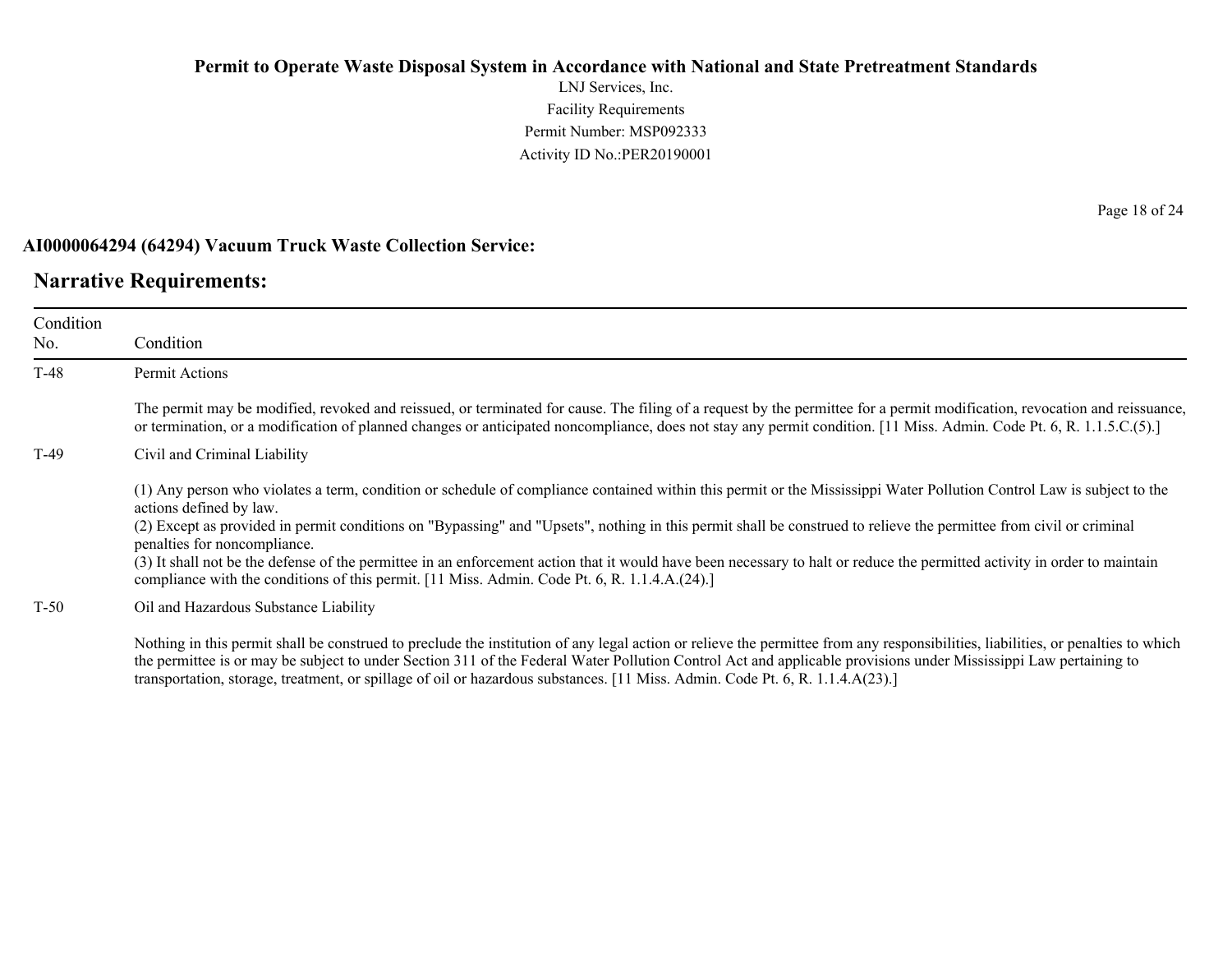LNJ Services, Inc. Facility Requirements Permit Number: MSP092333 Activity ID No.:PER20190001

#### **AI0000064294 (64294) Vacuum Truck Waste Collection Service:**

### **Narrative Requirements:**

Condition No. Condition T-51 Hazardous Waste Release(1) The permittee shall notify the Mississippi Department of Environmental Quality, the EPA Regional Waste Management Division Director, State hazardous waste authorities, and the POTW in writing of any discharge into the POTW of a substance, which, if otherwise disposed of, would be a hazardous waste under 40 CFR part 261. Such notification must include the name of the hazardous waste as set forth in 40 CFR part 261, the EPA hazardous waste number, and the type of discharge (continuous, batch, or other). If the Industrial User discharges more than 100 kilograms of such waste per calendar month to the POTW, the notification shall also contain the following information to the extent such information is known and readily available to the Industrial User: An identification of the hazardous constituents contained in the wastes, as estimation of the mass and concentration of such constituents in the wastestream discharged during that calendar month, and an estimation of the mass of constituents in the wastestream expected to be discharged during the following twelve months. All notifications must take place within 180 days of the effective date of this rule. Industrial users who commence discharging after the effective date of this rule shall provide the notification no later than 180 days after the discharge of the listed or characteristic hazardous waste. Any notification under this paragraph need be submitted only once. However, notifications of changed discharges must be submitted under 40 CFR 403.12(j). The notification requirement in this section does not apply to pollutants already reported under the self-monitoring requirements of 40 CFR 403.12(b), (d), and (e). T-52 Hazardous Waste Release (continued) (2) Dischargers are exempt from the requirements of paragraph (1) of the Hazardous Waste Release requirement during a calendar month in which they discharge no more than fifteen kilograms of hazardous wastes, unless the wastes are acute hazardous wastes as specified in 40 CFR 261.30(d) and 261.33(d). Discharge of more than fifteen kilograms of non-acute hazardous wastes in a calendar month, or of any quantity of acute hazardous wastes as specified in 40 CFR 261.30(d) and 261.33(e), requires a one-time notification. Subsequent months during which the Industrial User discharges more than such quantities of any hazardous waste do not require additional notification. (3) In the case of any new regulations under section 3001 of RCRA identifying additional characteristics of hazardous waste or listing any additional substance as a hazardous waste, the Industrial User must notify the POTW, the EPA Regional Waste Management Division Director, and State hazardous waste authorities of the discharge of such substance within 90 days of the effective date of such regulations. [40 CFR 403.12(p)] T-53 Hazardous Waste Release (continued) (4) In the case of any notification made under paragraph (1) of this section, the Industrial User shall certify that it has a program in place to reduce the volume and toxicity of hazardous wastes generated to the degree it has determined to be economically practical. [40 CFR 403.12(p)]

Page 19 of 24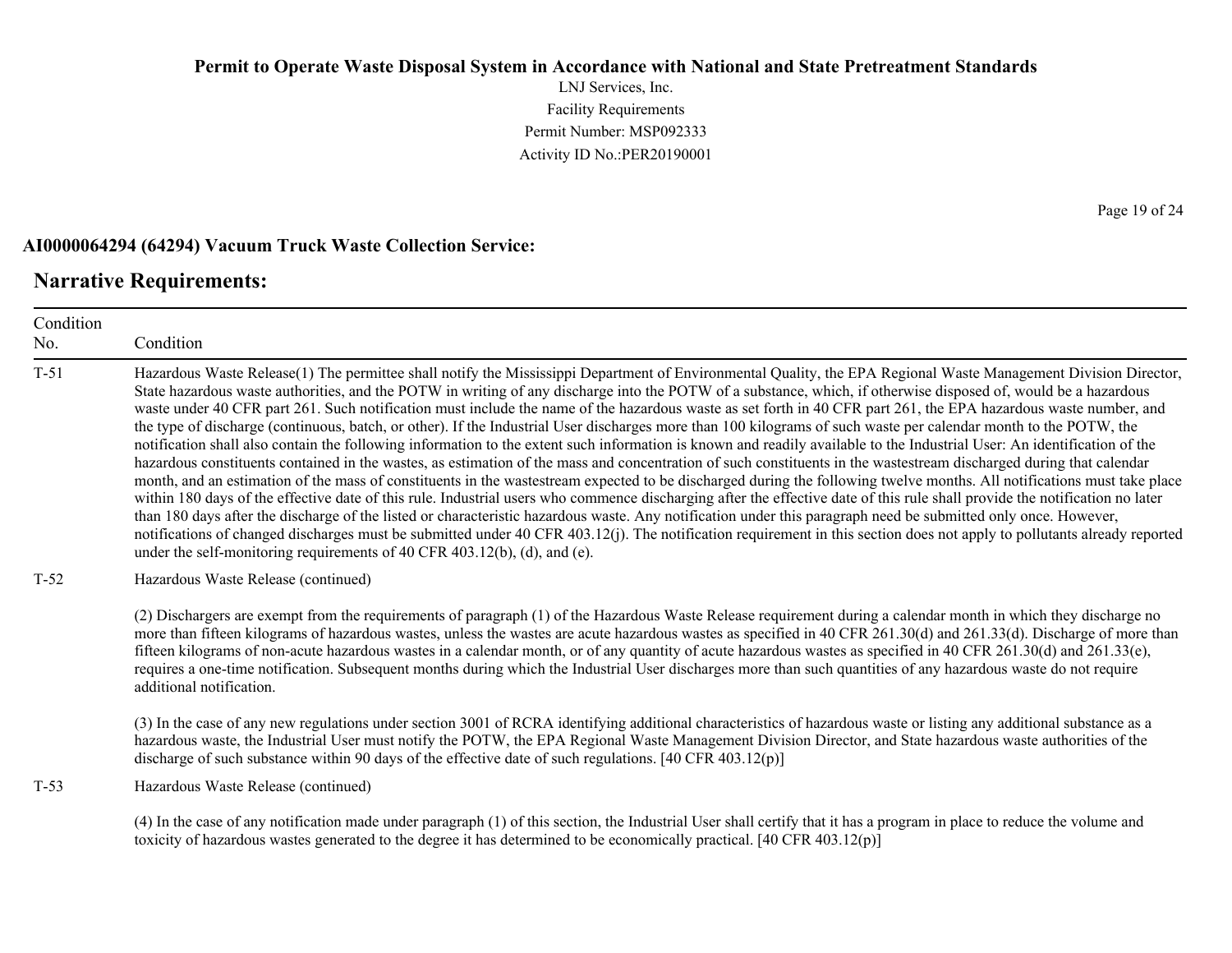LNJ Services, Inc. Facility Requirements Permit Number: MSP092333 Activity ID No.:PER20190001

#### **AI0000064294 (64294) Vacuum Truck Waste Collection Service:**

### **Narrative Requirements:**

Condition No. Condition T-54 Property Rights The issuance of this permit does not convey any property rights in either real or personal property, or any exclusive privileges, nor does it authorize any injury to private property or any invasion of personal rights, nor any infringement of Federal, State, or local laws or regulations. [11 Miss. Admin. Code Pt. 6, R. 1.1.5.E.] T-55 Severability The provisions of this permit are severable. If any provision of this permit, or the application of any provision of this permit to any circumstances, is challenged or held invalid, the validity of the remaining permit provisions and/or portions thereof or their application to other persons or sets of circumstances, shall not be affected thereby. [11 Miss. Admin. Code Pt. 6, R. 1.1.4.A(25).] T-56 Protection of Confidential Information (1) Pursuant to Miss. Code Ann. ' 49-17-39 and 40 CFR 123.41, the Permit Board shall make available to the public all information contained on any form and all public comments on such information. Effluent data and information concerning air or water quality shall also be made available to the public. Information that is determined by the Commission to be trade secrets shall not be disclosed to the public without prior consent of the source of such information. When a claim of confidentiality is made by a person in accordance with the provisions of Miss. Code Ann. ' 49-17-39, a recommendation on the questions of confidentiality shall be made by the Commission and forwarded to the Regional Administrator (or his/her designee) of EPA for his concurrence in such determination of confidentiality. [11 Miss. Admin. Code Pt. 6, R. 1.1.3.F.] T-57 Protection of Confidential Information- continued (2) A copy of a State, UIC, or NPDES permit application, public notice, fact sheet, draft permit and other forms relating thereto, including written public comment and

other reports, files and information relating to the application not classified as confidential information by the Commission pursuant to part (1) of this requirement, shall be available for public inspection and copying during normal business hours at the office of the Department in Jackson, Mississippi. [11 Miss. Admin. Code Pt. 6, R. 1.1.3.F.]

Page 20 of 24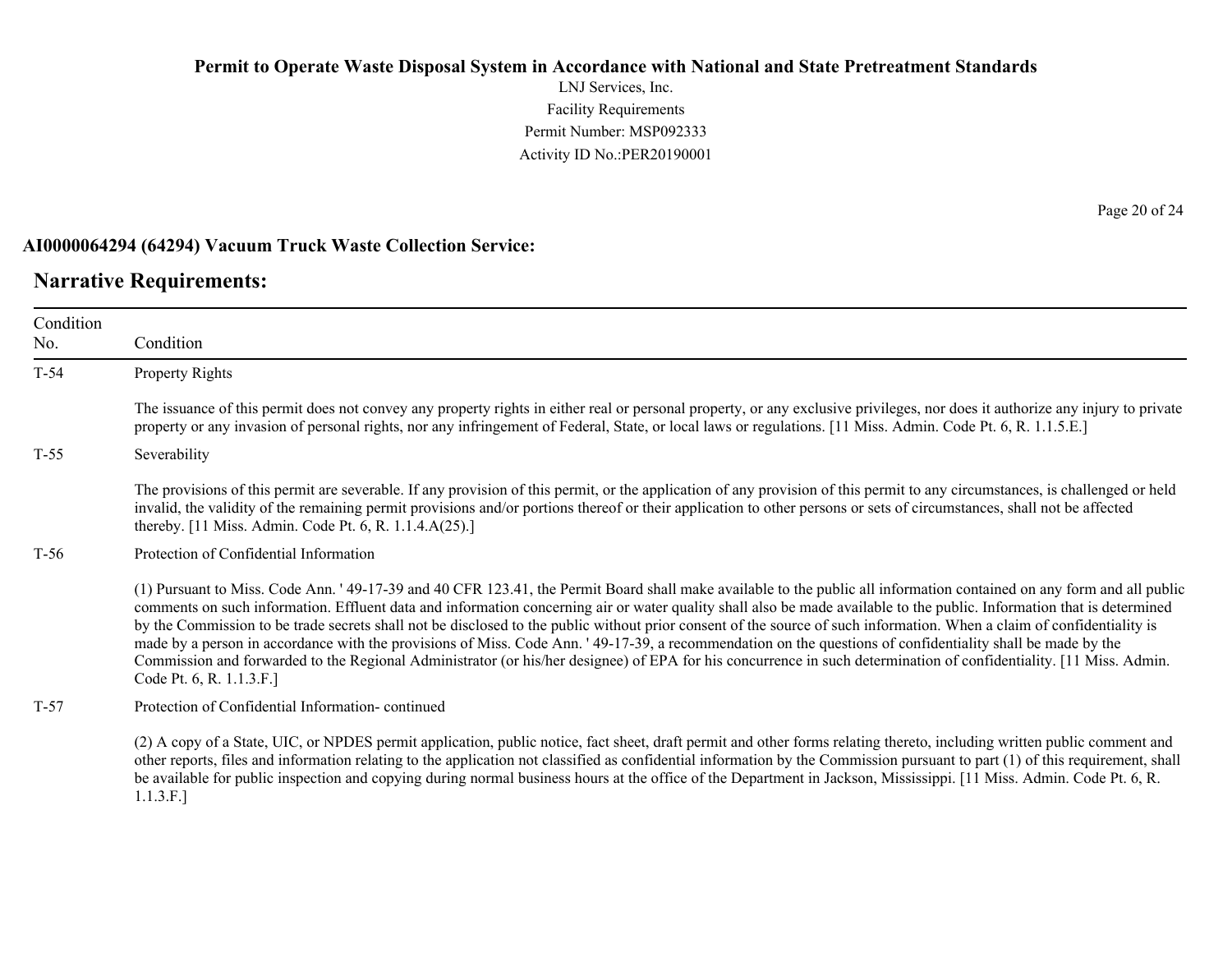LNJ Services, Inc. Facility Requirements Permit Number: MSP092333 Activity ID No.:PER20190001

#### **AI0000064294 (64294) Vacuum Truck Waste Collection Service:**

to waters of the State. [11 Miss. Admin. Code Pt. 6, R. 1.1.4.A(11).]

#### **Narrative Requirements:**

Condition No. Condition T-58 Protection of Confidential Information- continued (3) Upon determination by the Commission that information submitted by a permit applicant is entitled to protection against disclosure as trade secrets, the information shall be so labeled and otherwise handled as confidential. Copies of the information and a notice of the Commission's action shall be forwarded to the Regional Administrator (or his/her designee). In making its determination of entitlement to protection as a trade secret, the Commission shall follow the procedure set forth in Miss. Code Ann. ' 49-17-39. In the event the Commission denies the claim of confidentiality, the applicant shall have, upon notification thereof, the right to appeal the Commission's determination in the same manner provided for other orders of the Commission. No disclosure, except to EPA, shall be allowed until any appeal from the determination of the Commission is completed. [11 Miss. Admin. Code Pt. 6, R. 1.1.3.F.] T-59 Spill Prevention and Best Management Plans Any permittee which has above ground bulk storage capacity, of more than 1320 gallons or any single container with a capacity greater than 660 gallons, of materials and/or liquids (including but not limited to, all raw, finished and/or waste material) with chronic or acute potential for pollution impact on waters of the State and not subject to Mississippi Hazardous Waste Management Regulations or 40 CFR 112 (Oil Pollution Prevention) regulations shall provide secondary containment as found in 40 CFR 112 or equivalent protective measures such as trenches or waterways which would conduct any tank releases to a permitted treatment system or sufficient equalization or treatment capacity needed to prevent chronic/acute pollution impact. [11 Miss. Admin. Code Pt. 6, R. 1.1.4.A(12)(a).] T-60 Closure Requirements Should the permittee decide to permanently close and abandon the premises upon which it operates, it shall provide a Closure Plan to the Permit Board no later than 90 days prior to doing so. This Closure Plan shall address how and when all manufactured products, by-products, raw materials, stored chemicals, and solid and liquid waste and residues will be removed from the premises or permanently disposed of on site such that no potential environmental hazard to the waters of the State will be presented. Closure plan(s) submitted to and approved by Mississippi Department of Environmental Quality for compliance with other environmental regulations will satisfy the closure requirements for those items specifically addressed in the closure plan(s) as long as the closure does not present a potential for environmental hazard

Page 21 of 24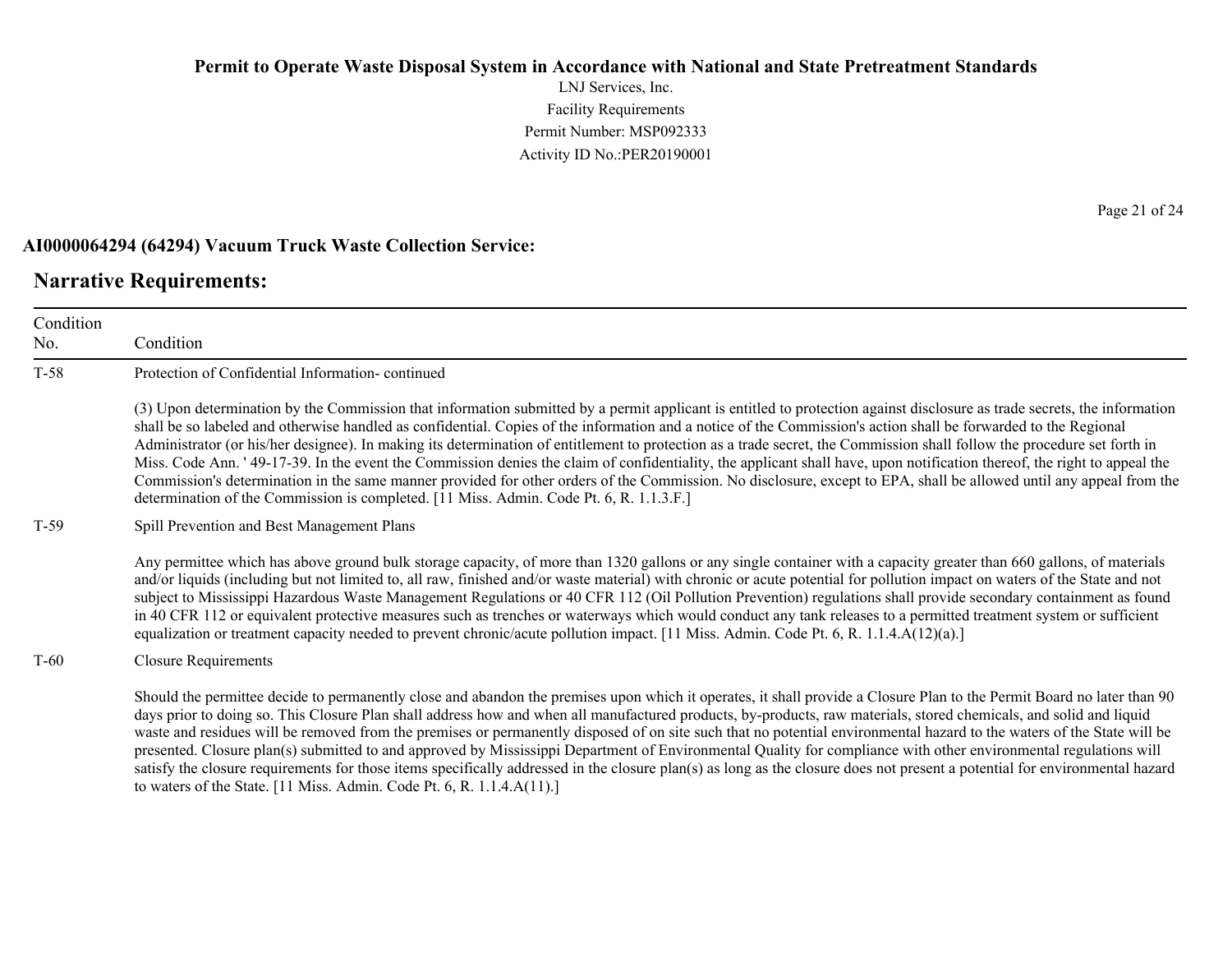LNJ Services, Inc. Facility Requirements Permit Number: MSP092333 Activity ID No.:PER20190001

#### **AI0000064294 (64294) Vacuum Truck Waste Collection Service:**

### **Narrative Requirements:**

| Condition<br>No. | Condition                                                                                                                                                                                                                                                                                                                                                                     |  |
|------------------|-------------------------------------------------------------------------------------------------------------------------------------------------------------------------------------------------------------------------------------------------------------------------------------------------------------------------------------------------------------------------------|--|
| $T-61$           | This permit shall be modified, or alternately, revoked and reissued, to comply with any applicable effluent standard, limitation or storm water regulation issued or<br>approved under Section 301(b)(2)(C), and (D), 304(b)(2), 307(a)(2) and 402(p) of the Federal Water Pollution Control Act if the effluent standard, limitation or<br>regulation so issued or approved: |  |
|                  | 1. Contains different conditions or is otherwise more stringent than any effluent limitation in the permit; or<br>2. Controls any pollutant not limited in the permit.<br>3. To comply with condition for the protection of the receiving collection system or treatment works. [11 Miss. Admin. Code Pt. 6, R. 1.1.4.F(1).]                                                  |  |

Page 22 of 24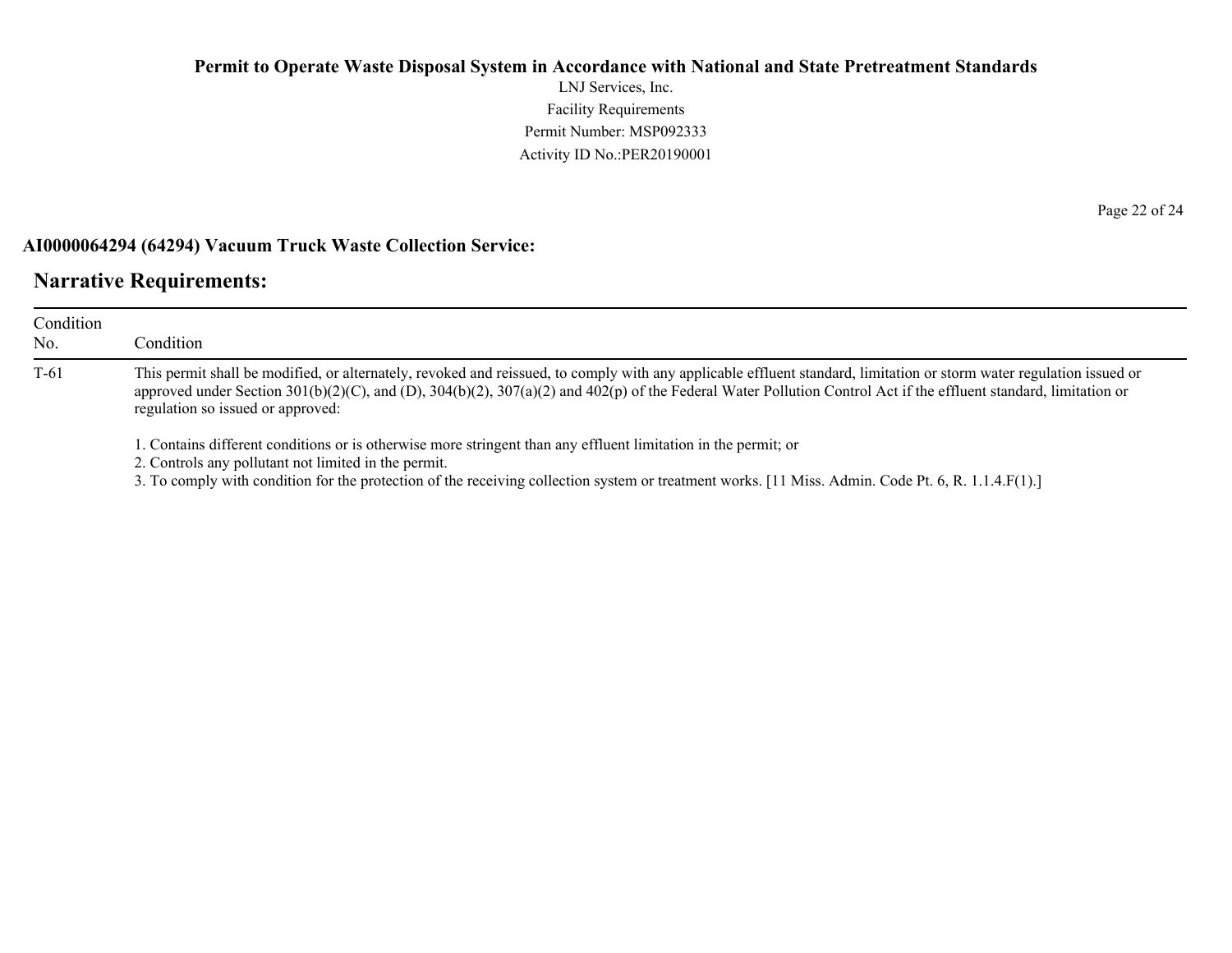### **Permit to Operate Waste Disposal System in Accordance with National and State Pretreatment Standards** LNJ Services, Inc. Facility Requirements Permit Number: MSP092333 Activity ID No.:PER20190001

**RPNT0000000001 (MSP092333-001) Outfall 001 (Process Wastewater discharged via pipe to Bernard Bayou Industrial District POTW - MS0027537):**

**Submittal/Action Requirements:**

| Condition<br>No. | condition.                                                                                                                                                                                                    |
|------------------|---------------------------------------------------------------------------------------------------------------------------------------------------------------------------------------------------------------|
| $S-1$            | The Permittee shall submit analytical results on a quarterly Discharge Monitoring Report (DMR): Due quarterly, by the 28th of Jan, April, July, and Oct. [11 Miss.]<br>Admin. Code Pt. 6, R. 1.1.4.A(15)(c).] |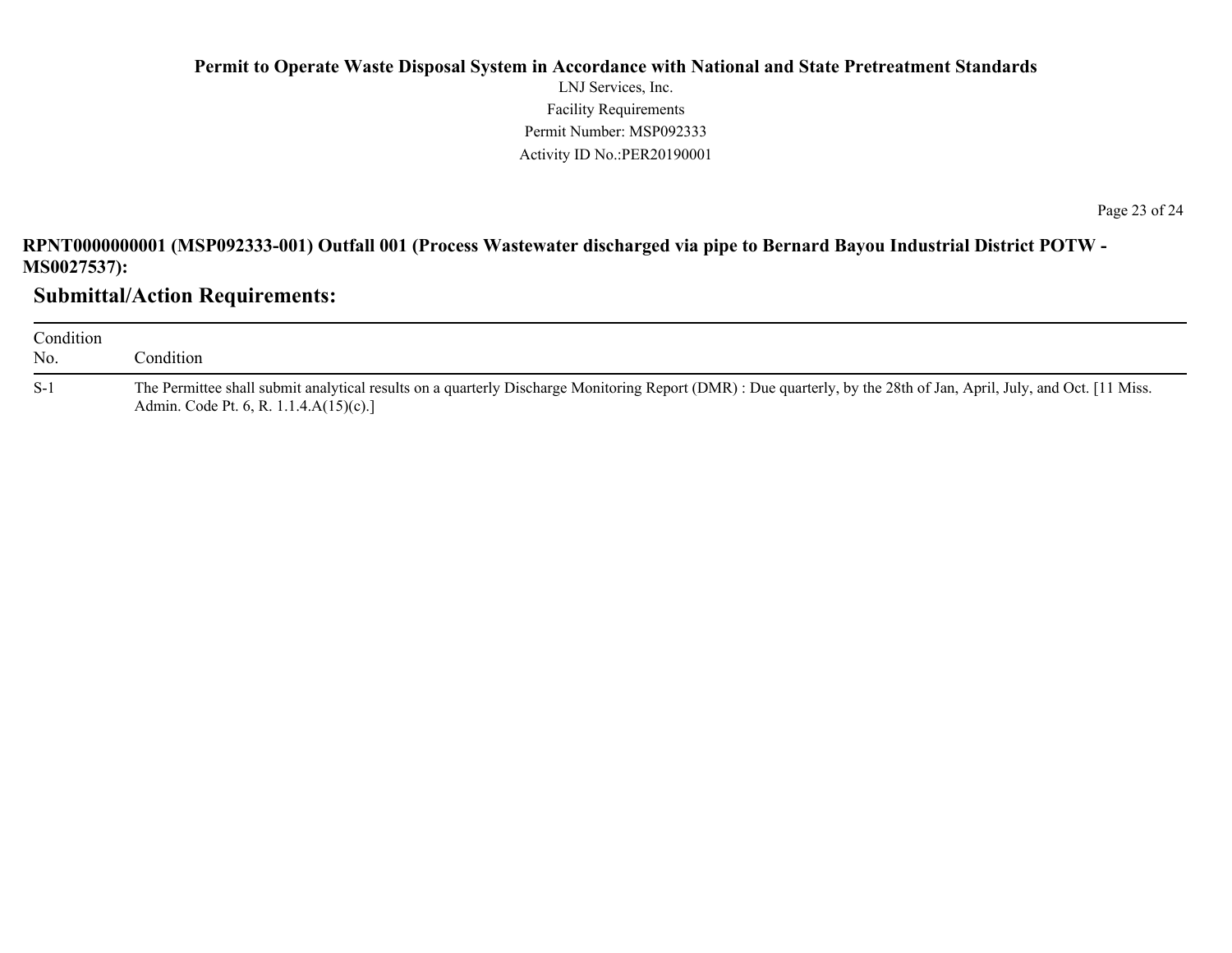### **Permit to Operate Waste Disposal System in Accordance with National and State Pretreatment Standards** LNJ Services, Inc. Facility Requirements Permit Number: MSP092333 Activity ID No.:PER20190001

### **RPNT0000000002 (MSP092333-002) Outfall 002 (Process Wastewater hauled to Gulfport POTW North - MS0051756):**

### **Limitation Requirements:**

| Condition |           |                                                                                                                                                                                                                                                                                                                                 |
|-----------|-----------|---------------------------------------------------------------------------------------------------------------------------------------------------------------------------------------------------------------------------------------------------------------------------------------------------------------------------------|
| No.       | Parameter | Condition:                                                                                                                                                                                                                                                                                                                      |
| L-1       |           | A batch is defined for this permit as a maximum of 11,000 gallons/week (less than or equal to 2,700 gallons delivered to the<br>POTW at a maximum of 5 trips per week). Additional batches may be delivered to the POTW per week with prior approval<br>from the receiving POTW. [11 Miss. Admin. Code Pt. 6, Ch. 1, Subch. 1.] |

## **Monitoring Requirements:**

| Condition |           |                                                                                                                                                                                                                                |
|-----------|-----------|--------------------------------------------------------------------------------------------------------------------------------------------------------------------------------------------------------------------------------|
| No.       | Parameter | condition.                                                                                                                                                                                                                     |
| $M-1$     |           | For Outfall 002, grab samples shall be taken using bailer type sampling equipment whereby a representative sample of the<br>wastewater is obtained from the final holding tank. [11 Miss. Admin. Code Pt. 6, Ch. 1, Subch. 1.] |

## **Submittal/Action Requirements:**

| Condition<br>No. | condition.                                                                                                                                                                                                         |
|------------------|--------------------------------------------------------------------------------------------------------------------------------------------------------------------------------------------------------------------|
| $S-1$            | The Permittee shall submit analytical results on a quarterly Discharge Monitoring Report (DMR) : Due quarterly, by the 28th of Jan, April, July, and Oct. [11 Miss.]<br>Admin. Code Pt. 6, R. 1.1.4. $A(15)(c)$ .] |